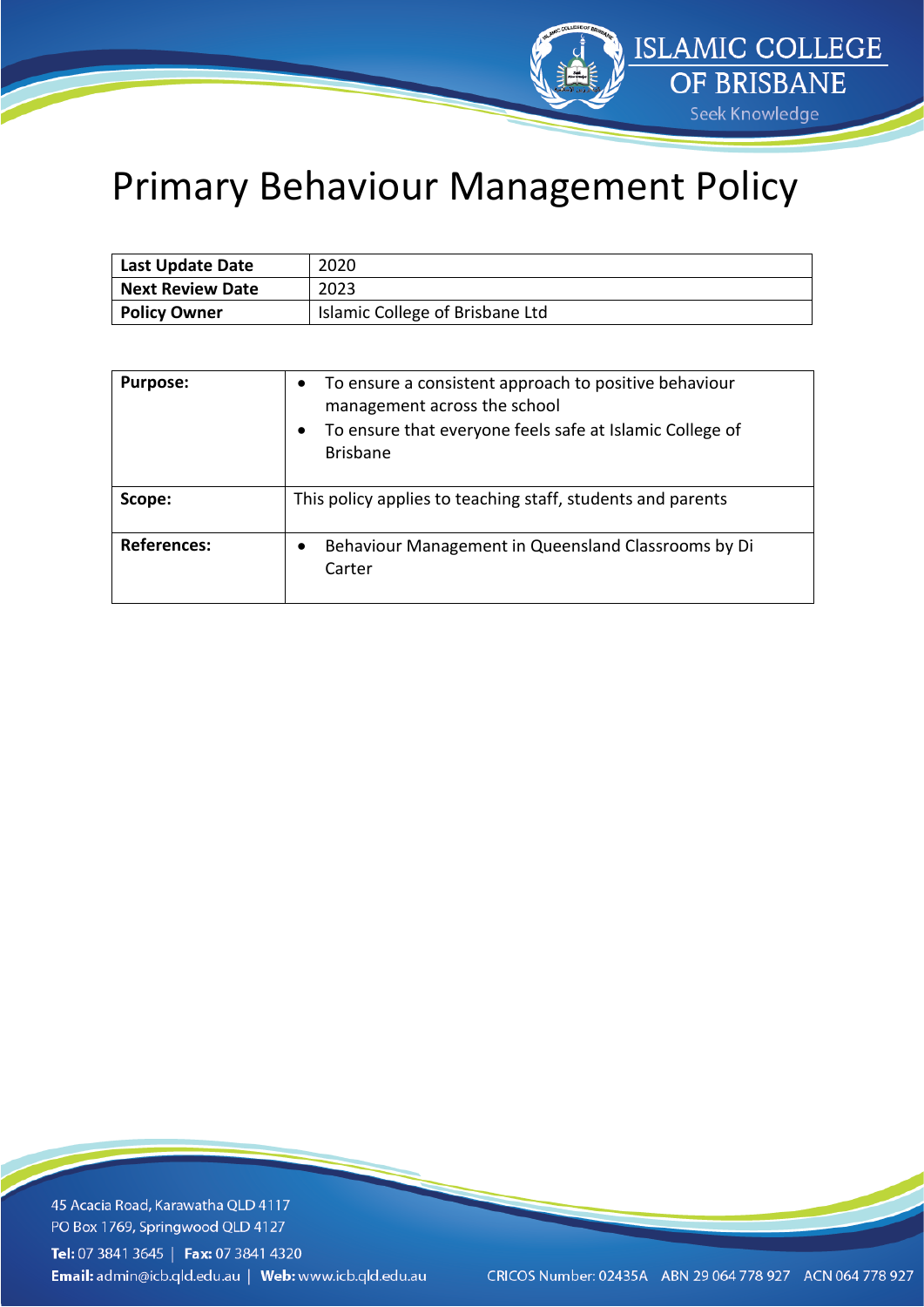### **Table of Contents**

| Rationale                                                                  | 4              |
|----------------------------------------------------------------------------|----------------|
| Right & Responsibilities of Students                                       | $\overline{7}$ |
| Right & Responsibilities of Caregivers                                     | 8              |
| Right & Responsibilities of Teachers                                       | $\mathcal{P}$  |
| <b>School Rules</b>                                                        | 10             |
| Code of Behaviour                                                          | 11             |
| Practices for the Prevention of Unacceptable<br>Behaviour (H.A.R.M.O.N.Y.) | 14             |
| Behaviour Management Overview                                              | 17             |
| Prayer                                                                     | 25             |
| Disciplinary Action Code                                                   | 26             |
| Suggested Behaviour Management Plan for the<br>Classroom                   | 28             |
| Flow Chart for Disciplinary Action Code                                    | 29             |
| Disciplinary Action - For Incidents Outside of Class                       | 30             |
| Steps for Going Up the Level                                               | 31             |
| Anti-Bullying Policy                                                       | 32             |
| Sharp Instrument                                                           | 35             |
| Prohibited Items                                                           | 35             |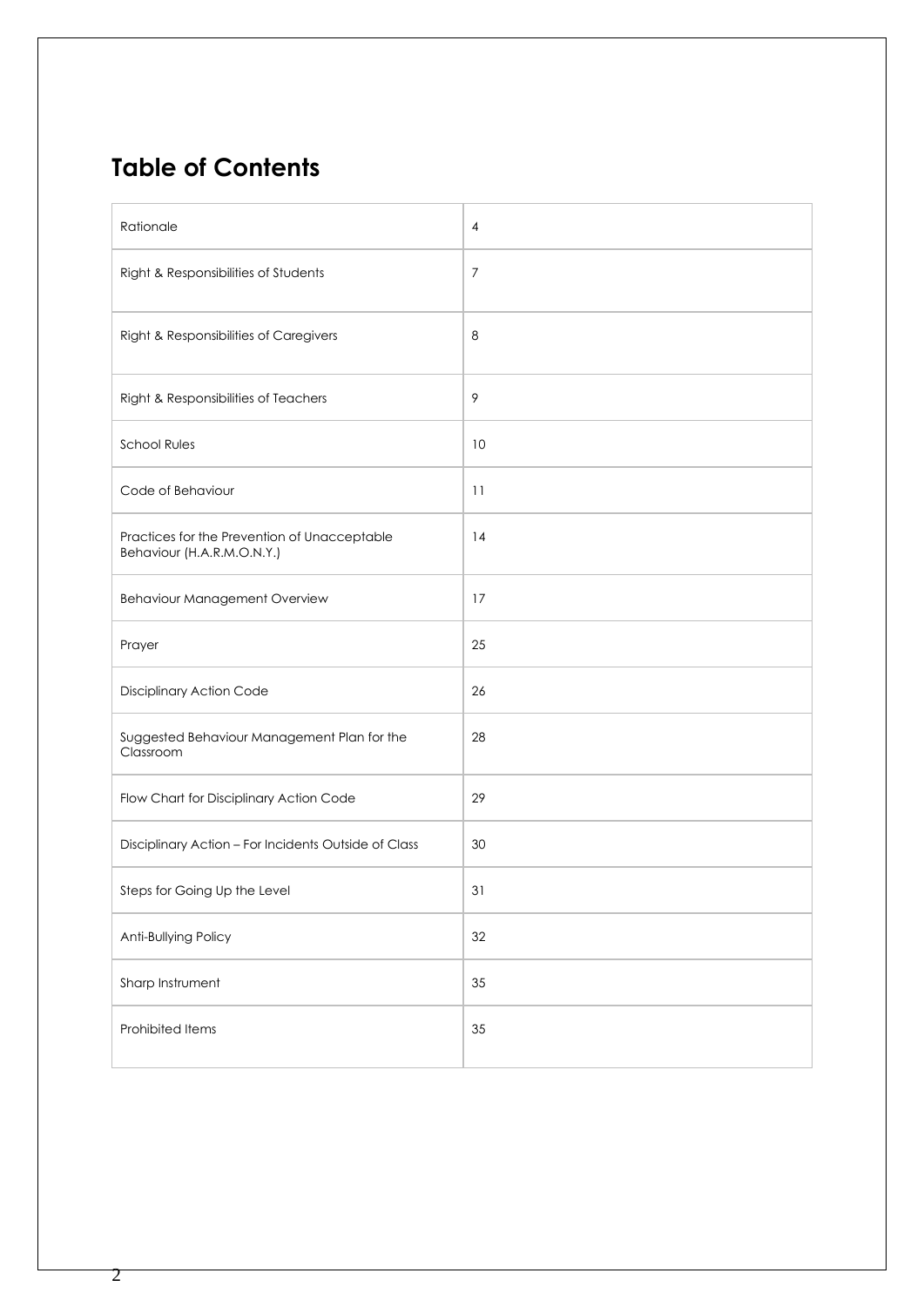| Appendix 1:<br>Individual Behaviour Contract        | 36 |
|-----------------------------------------------------|----|
| Appendix 2:<br><b>Behaviour Level Application</b>   | 37 |
| Appendix 3:<br><b>Student Think Sheet Year 1</b>    | 38 |
| Appendix 4:<br><b>Student Think Sheet Years 2-4</b> | 40 |
| Appendix 4:<br><b>Student Think Sheet Years 5-6</b> | 42 |
| Appendix 5:<br>Example "Friendship" contract        | 44 |
| Appendix 6:<br><b>Example Excursion Notice</b>      | 45 |

3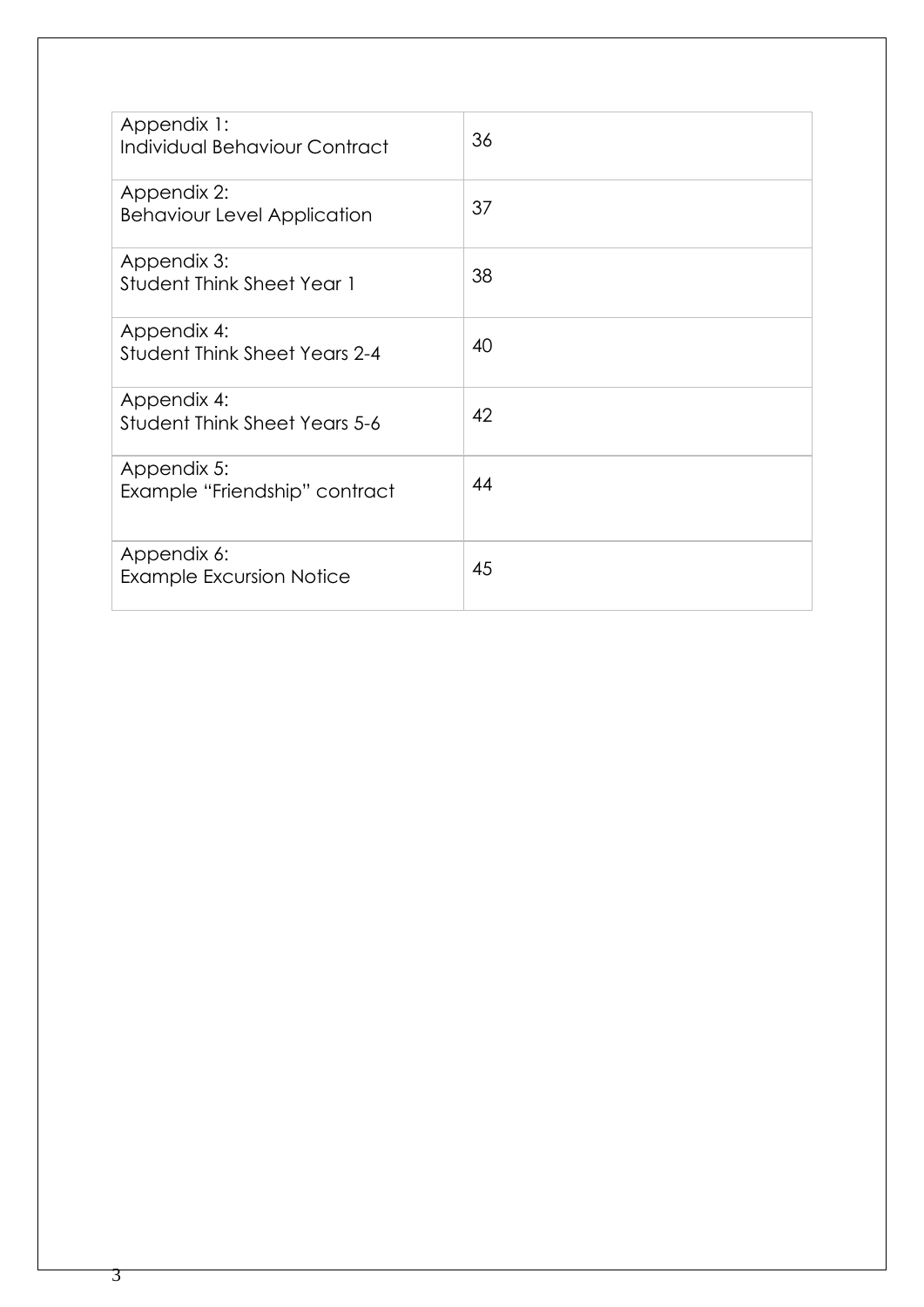### **BEHAVIOUR MANAGEMENT POLICY**

### **Rationale**

At the Islamic College of Brisbane, we are committed to making a safe environment by developing authentic relationships between students, parents and staff based on care, mutual respect and open communication.

Students and teachers have the right to work to their full potential, free from disruptions, abuse or threat. It is essential that a positive relationship exists between teachers and students and a positive classroom environment be maintained.

We acknowledge that membership of a community sometimes requires modification of personal behaviour for the general good and safety of all. Students, parents and teachers must be clear about the standards of behaviour that are expected from all members of our community, and that everyone should know the consequences for positive and negative behaviour. We value and respect each individual's uniqueness and the gifts and talents they bring to our school.

Our school community of students, staff and parents have both individual and shared rights and responsibilities so that all may experience a warm, trustful and just community where each person is treated with respect.

#### College Values

**Our college values are based on Values for Australian Schooling - Care and Compassion, Doing your best, Fair go, Freedom, Honesty and Trustworthiness, Integrity, Respect, Responsibility and Understanding, Tolerance and Inclusion. From these values our college focuses on the acronym 'TRUTH' which stands for:**

- Tolerance
- Respect
- Understanding
- Trustworthiness
- Honesty

Students and staff at Islamic College of Brisbane have the right to work to their potential, free from disruptions, abuse or treat in a safe and supportive environment.

For effective teaching, it is essential that a positive relationship exists between teachers and students and a positive classroom environment be maintained. Students must be fully aware of standards of behaviour expected and the consequence of not adhering to expectations. When applying consequences, they will be:

| Supportive | Fair | Logical | Consistent |
|------------|------|---------|------------|
|------------|------|---------|------------|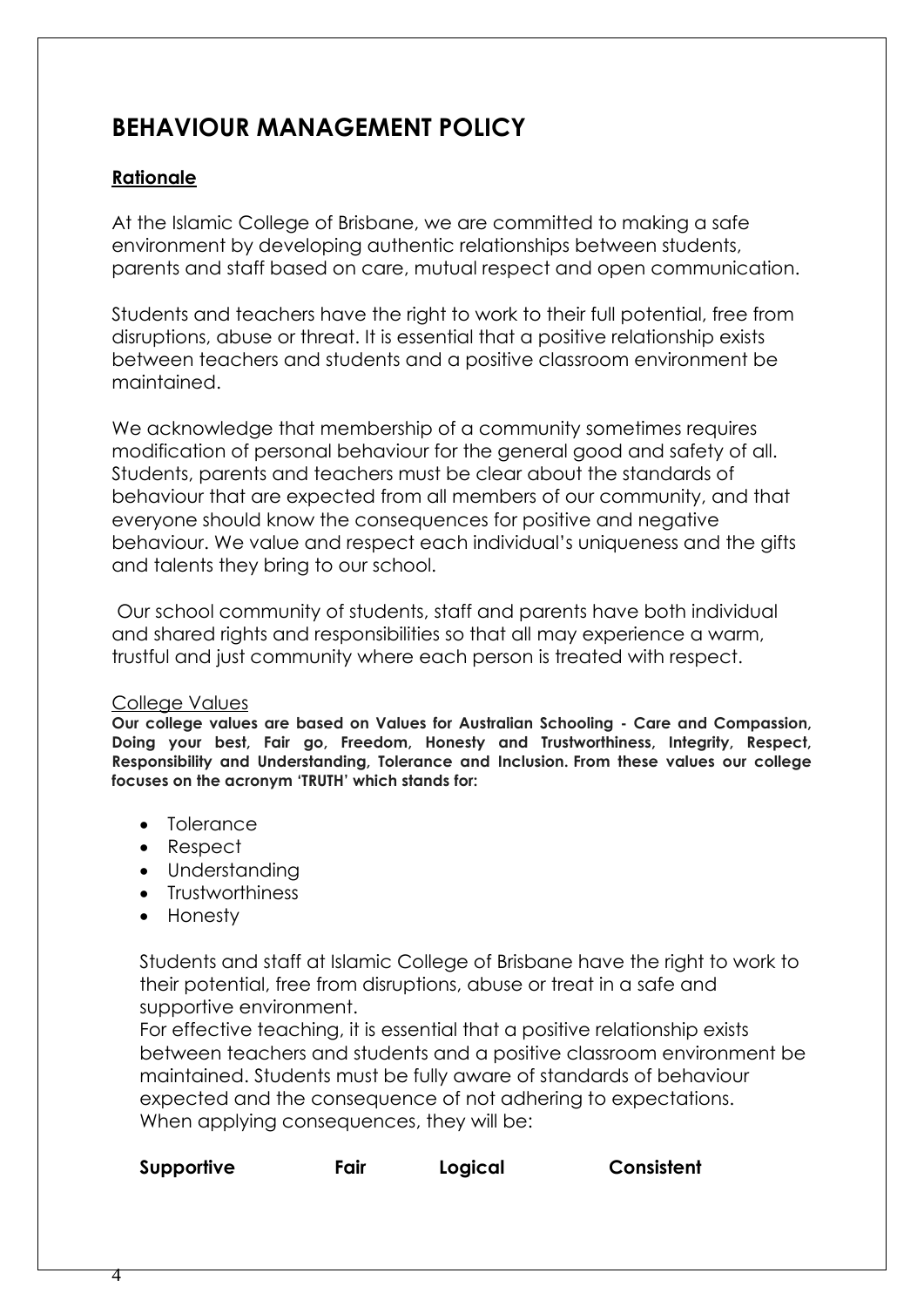### **BEHAVIOUR MANAGEMENT PLAN**

*ICB Behaviour Management Plan is about leading, guiding, encouraging and instructing children within a framework of the four R's….*

*Rights*

*Rules*

### *Responsibilities (H.A.R.M O.N.Y.)*

### *and Restoration*

*That apply to all of us at this school…*

*staff, students and parents, so that a positive school culture is created and maintained.*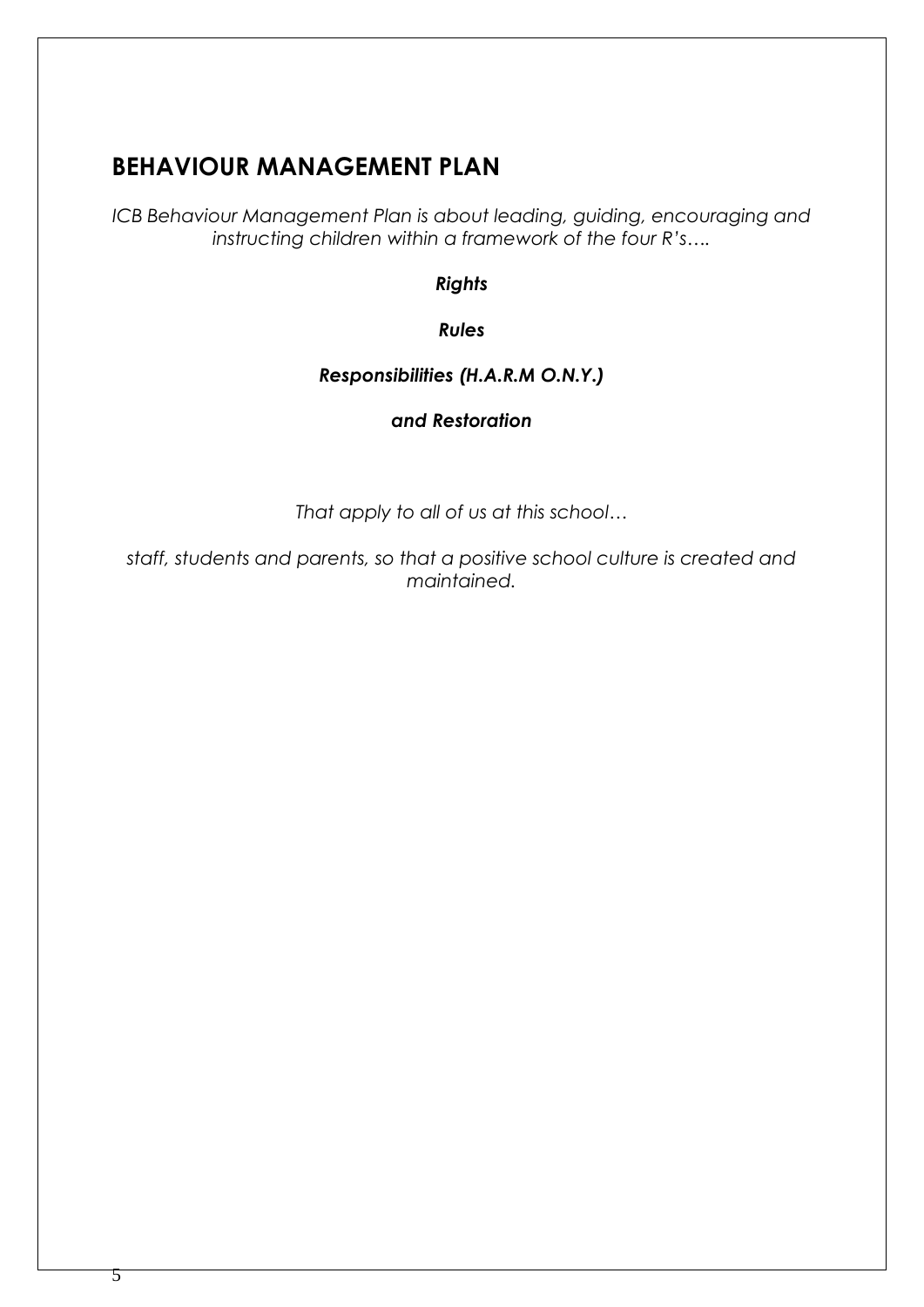**Rights:** Each student at ICB is expected to respect the rights and privileges of other students, teachers and other staff. Students shall exercise their rights responsibly, in compliance with rules established to achieve the educational mission of ICB. Those who violate the rights of others or violate the rules of ICB shall be subject to disciplinary measures. These measures are designed to establish Islamic conduct and ideal citizenship both in and out of the college.

The Qur'an says: "O mankind! Be careful of your duty to your Lord Who created you from a single soul and from it created its mate and from them twain hath spread abroad a multitude of men and women. Be careful of your duty toward God in Whom ye claim (your rights) of one another, and toward the wombs (that bear you)" (Qur'an 4:1).

The Prophet Muhammad (Sallallahu alayhi wa Sallam) has also said, "Those who do not show respect to others, respect will not be shown to him".

**Rules:** It is expected that students will be self -motivated and self disciplined and conduct themselves in a mature manner at school. Conduct should be in line with the acceptable code of public behaviour and also in accordance with Islamic etiquettes. The cornerstones of Islamic etiquette are respect for the dignity of all those around you. It is important to understand that a person's behaviour is not always consistent; there are variations from informality to formality. What is right in one place might be quite wrong in another. School is a very special community in this respect.

**Responsibility:** [2:139] Say, "Do you argue with us about GOD, when He is our Lord and your Lord? We are responsible for our deeds, and you are responsible for your deeds. To Him alone we are devoted."

The Prophet Muhammad (Sallallahu alayhi wa Sallam) has said, "Among the virtues and habits they should develop are the habits of being honest, and truthful, gentle and polite, helpful and considerate without being loutish in their behavior to others and the habit of being clean, neat and tidy when looking after their personal hygiene and appearance".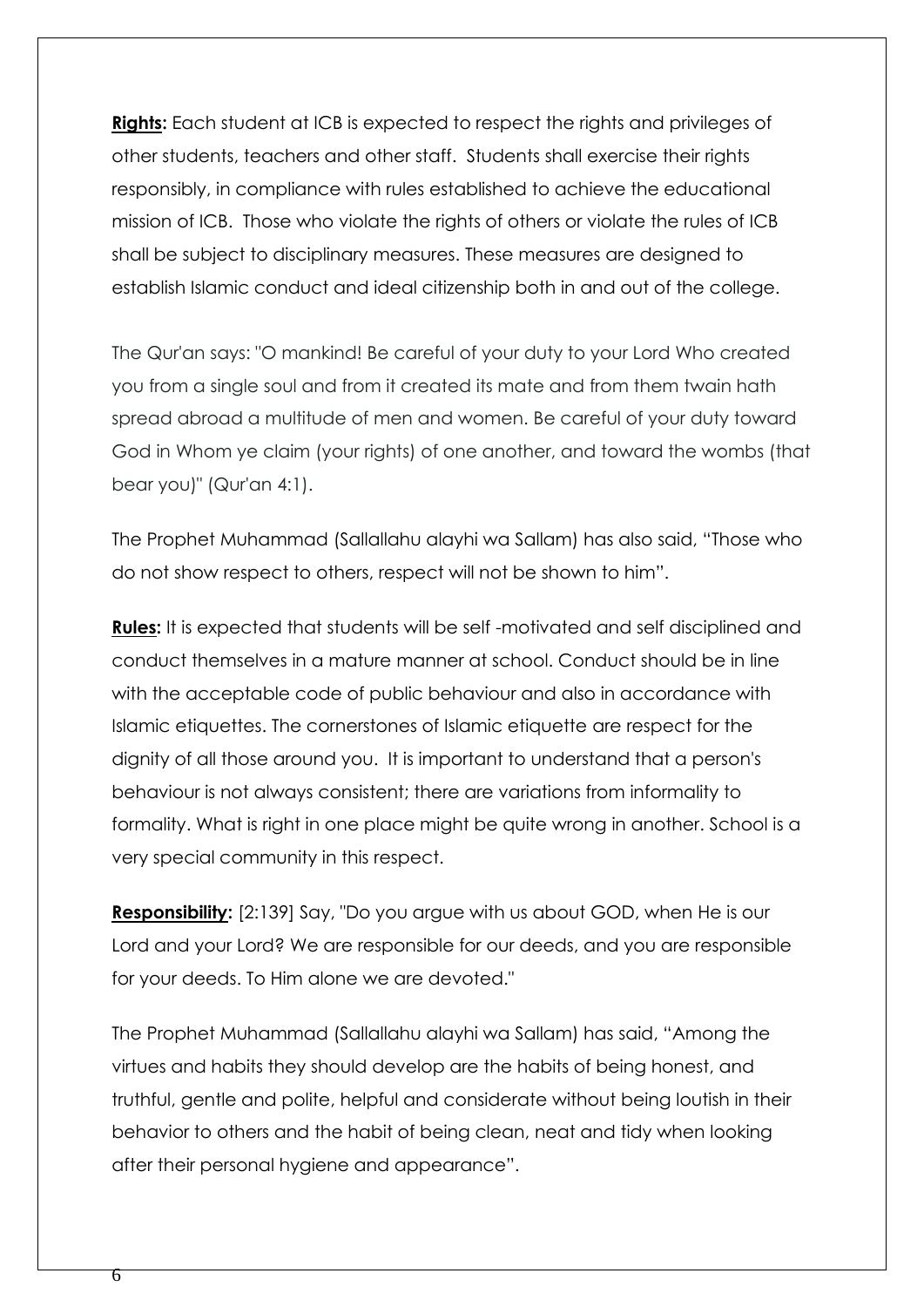### **RIGHTS AND RESPONSIBILITIES**

### **OF STUDENT**

| <b>RIGHTS</b>                                                                                                                                                 | <b>RESPONSIBILITIES</b>                                                                                                         |
|---------------------------------------------------------------------------------------------------------------------------------------------------------------|---------------------------------------------------------------------------------------------------------------------------------|
| I have the right to                                                                                                                                           | I have a responsibility to                                                                                                      |
| Be and feel safe.                                                                                                                                             | Help others to feel safe and<br>secure in the classroom and in the<br>playground.                                               |
| Be treated with respect and fairness<br>and as a social equal by other<br>children and adults, regardless of<br>gender, ability, race or any other<br>factor. | Treat others with respect and<br>consideration at all times.<br>Listen to others and value their<br>contributions and opinions. |
| Communicate and be listened to.                                                                                                                               | Move safely and calmly using<br>the agreed guidelines.                                                                          |
| Move around the school within the<br>guidelines.                                                                                                              | Allow others to learn without<br>causing distractions.                                                                          |
| Learn without interruption.                                                                                                                                   | To organise and complete<br>homework to a high standard and<br>on time.                                                         |
| A reasonable homework program<br>to build on learning.                                                                                                        | Own the consequences.                                                                                                           |
| Participate in forming rules.                                                                                                                                 | Use equipment safely and to share<br>with others.                                                                               |
| Use and share equipment in the<br>school environment.                                                                                                         | Respect and care for all belongings<br>and resources and the school<br>environment.                                             |
| Be given information and skills to<br>develop responsibility and<br>independence.                                                                             | To inform school staff of dangerous<br>conduct which could lead to others<br>being hurt/caused unsafe condition.                |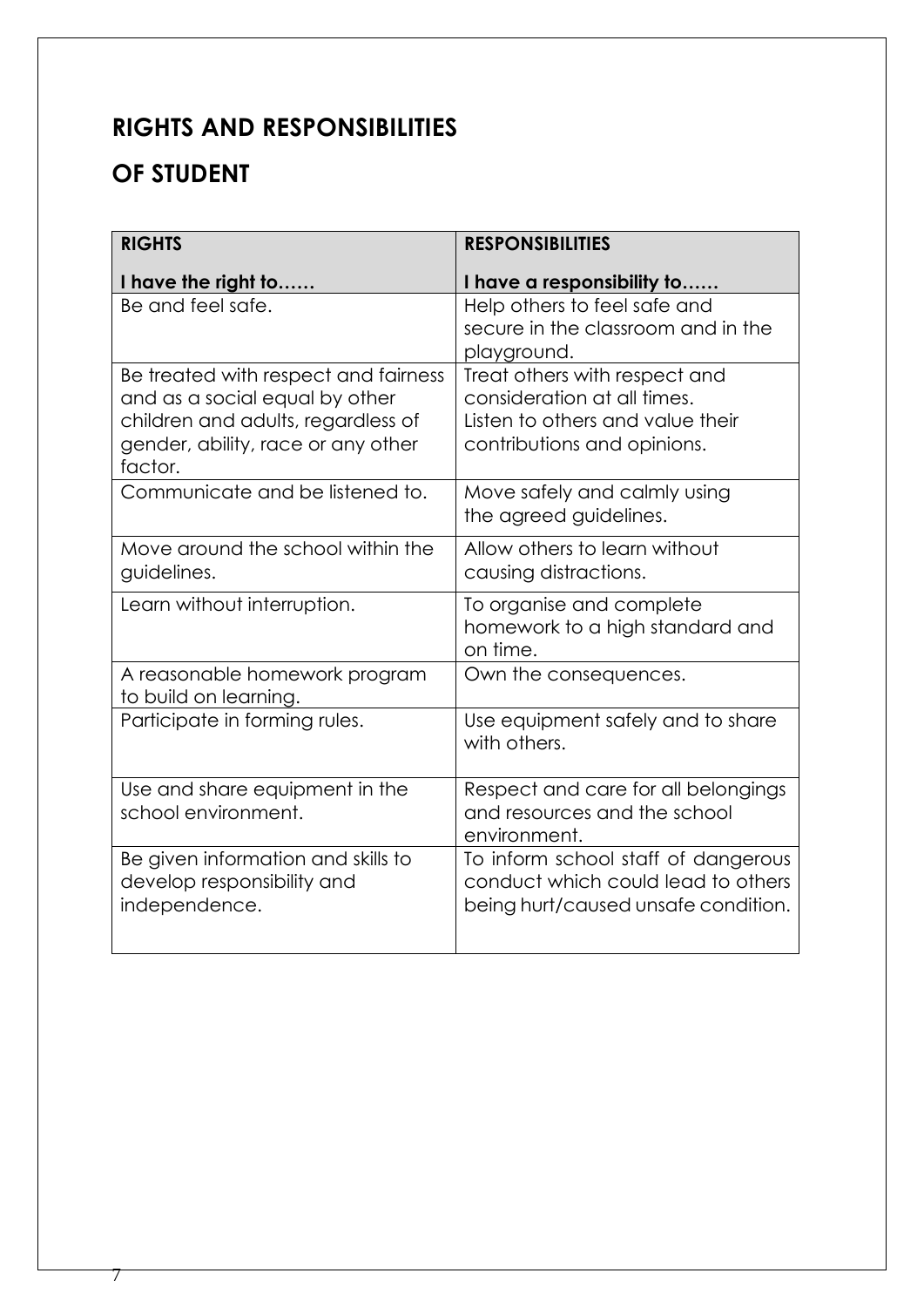### **RIGHTS AND RESPONSIBILITIES OF CAREGIVERS**

| <b>RIGHTS</b>                     | <b>RESPONSIBILITIES</b>             |
|-----------------------------------|-------------------------------------|
| I have the right to               | I have a responsibility to          |
| Be treated with respect, courtesy | Support the school in promoting a   |
| and consideration.                | safe environment.                   |
|                                   | Ensure my child is at school during |
|                                   | school hours.                       |
| Be included in all aspects of my  | Treat everybody in the school       |
| child's school life.              | community with respect and          |
|                                   | consideration.                      |
| Be encouraged to develop a co-    | Read school newsletter and          |
| operative attitude to school      | respond appropriately.              |
| through co-operation and          | Get involved with events and        |
| education.                        | support school activities.          |
| Expect quality education for my   | Respect the professional judgment   |
| child.                            | of the teaching staff.              |
|                                   | Make appointments at                |
|                                   | appropriate times.                  |
| Be kept informed if my child is   | Work together with staff to help    |
| having serious behaviour          | my child behave in responsible      |
| problems.                         | and appropriate manner.             |
| Have my child learn to their full | Act as a partner with the school in |
| potential.                        | the learning process.               |
| To receive feedback regarding     | To ensure my child has a            |
| my child's homework               | supportive environment for          |
| responsibilities.                 | homework tasks and studies.         |
|                                   | To ensure that my child goes to     |
|                                   | school regularly and on time.       |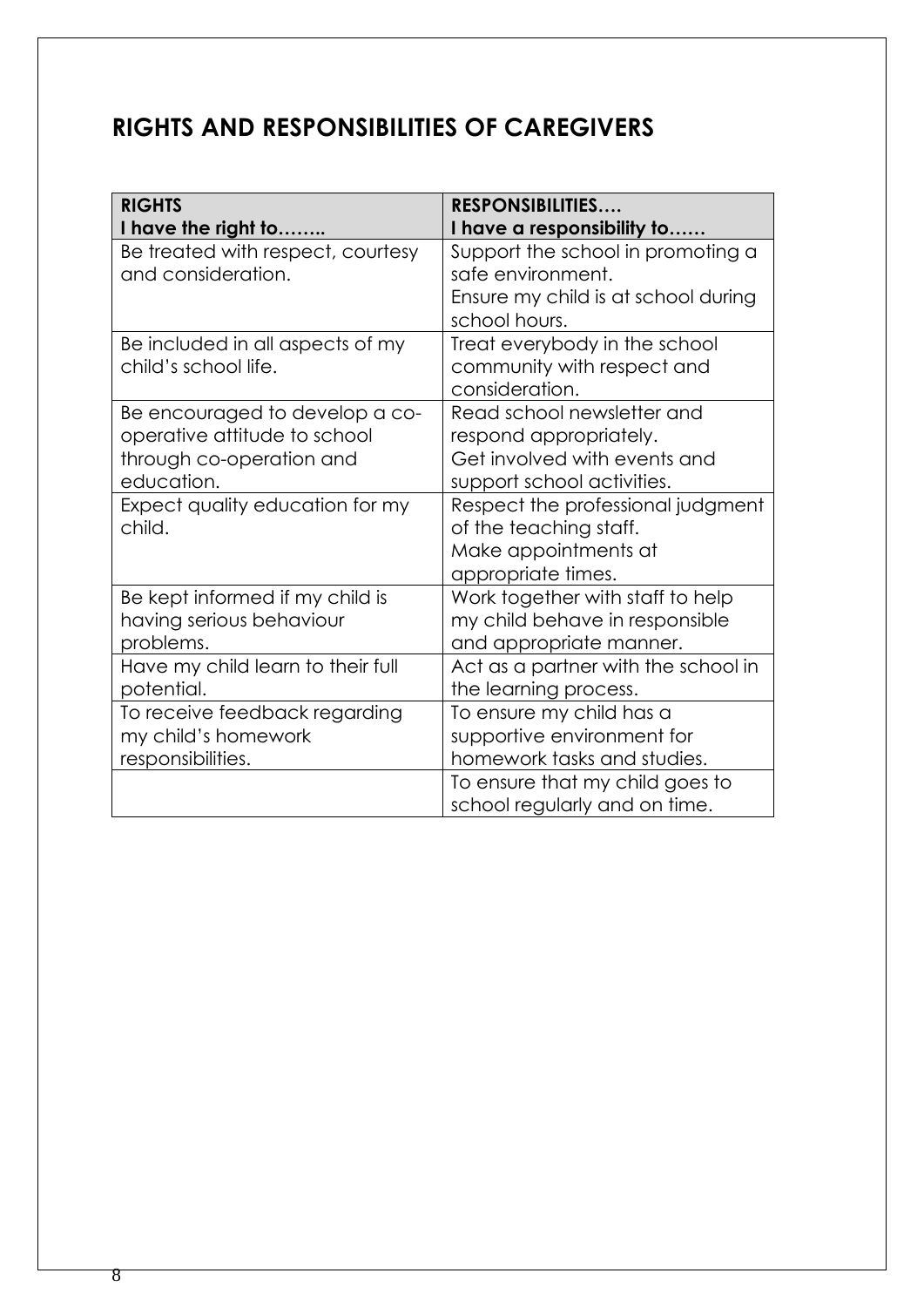### **RIGHTS AND RESPONSIBILITIES OF STAFF**

| <b>RIGHTS</b><br>I have the right to                            | <b>RESPONSIBILITIES</b><br>I have the responsibility to                                                            |
|-----------------------------------------------------------------|--------------------------------------------------------------------------------------------------------------------|
| Be treated with respect, courtesy<br>and consideration.         | Treat with respect, courtesy and<br>consideration.                                                                 |
| Be respected as professionals in<br>the education of students.  | Initiate and maintain constructive<br>communication and relationships<br>with students and parent/carers.          |
| Expect students to be prepared<br>and ready for work.           | Provide inclusive and engaging<br>curriculum and teaching.                                                         |
| Teach in a supportive and caring<br>environment.                | Encourage and motivate students<br>to become independent and<br>responsible learners.                              |
| Work in a healthy and safe<br>environment.                      | Be consistent in implementation of<br>procedures, standards and<br>consequences for behaviour.                     |
| Have my belongings and the<br>property of the school respected. | Model and reinforce a positive<br>attitude towards the school and<br>the school's Code of Behaviour.               |
| Teach without interruption.                                     | Be punctual for duties, start of the<br>school day and returning from<br>breaks.                                   |
|                                                                 | Teachers must be supervising their<br>class by the second bell in the<br>mornings and at the end of each<br>break. |
|                                                                 | Report to administration any<br>reportable offences (per Child<br>Protection Act).                                 |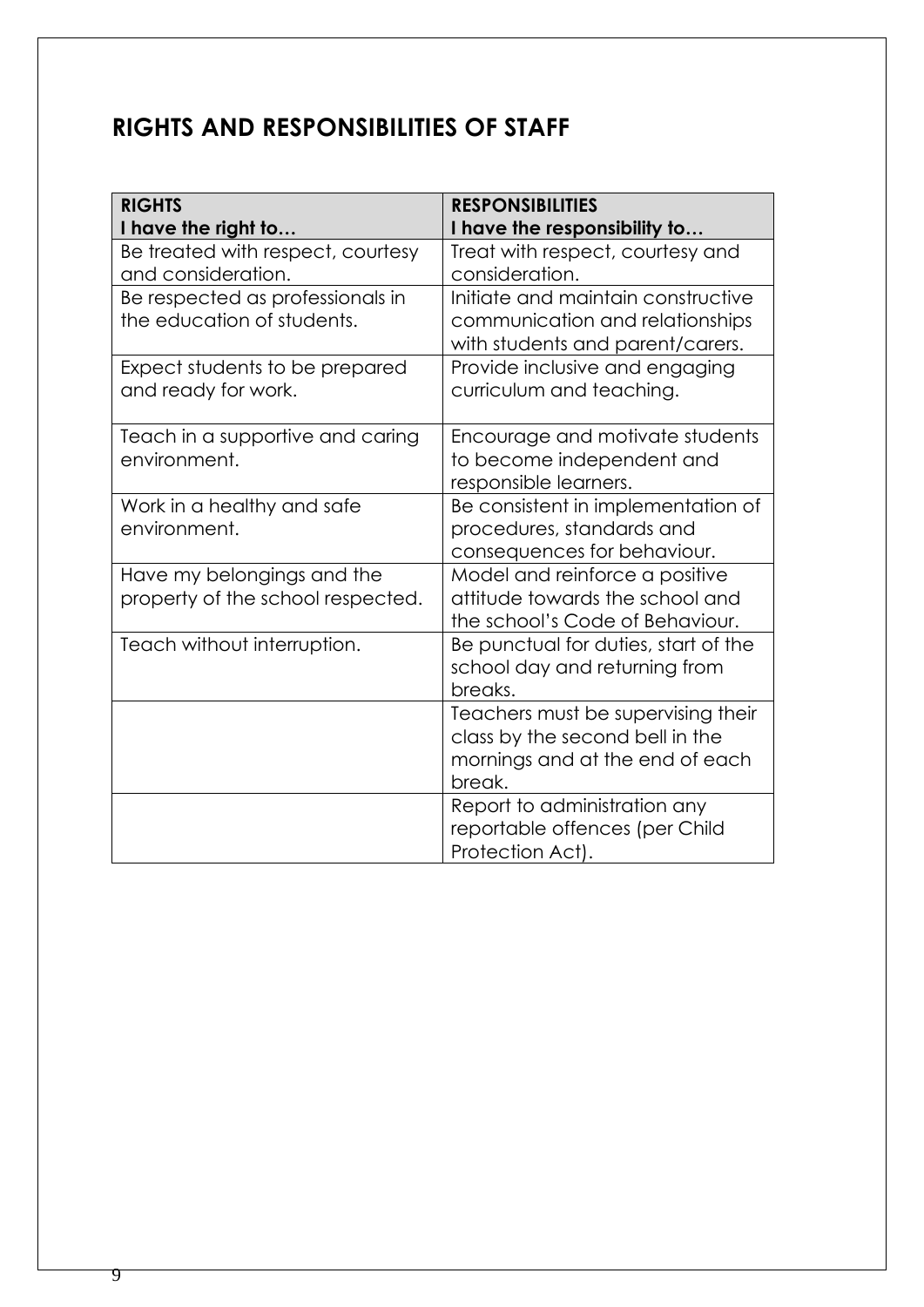### **SCHOOL RULES**

Every social group, including families and schools operate within the boundaries of a set of rules. Rules help to protect our rights and to encourage responsibilities.

### **Rule One:**

### TREAT OURSELVES WITH RESPECT

### **Rule Two:**

### TREAT ALL PEOPLE WITH RESPECT

### **Rule Three:**

TREAT ALL PROPERTY WITH RESPECT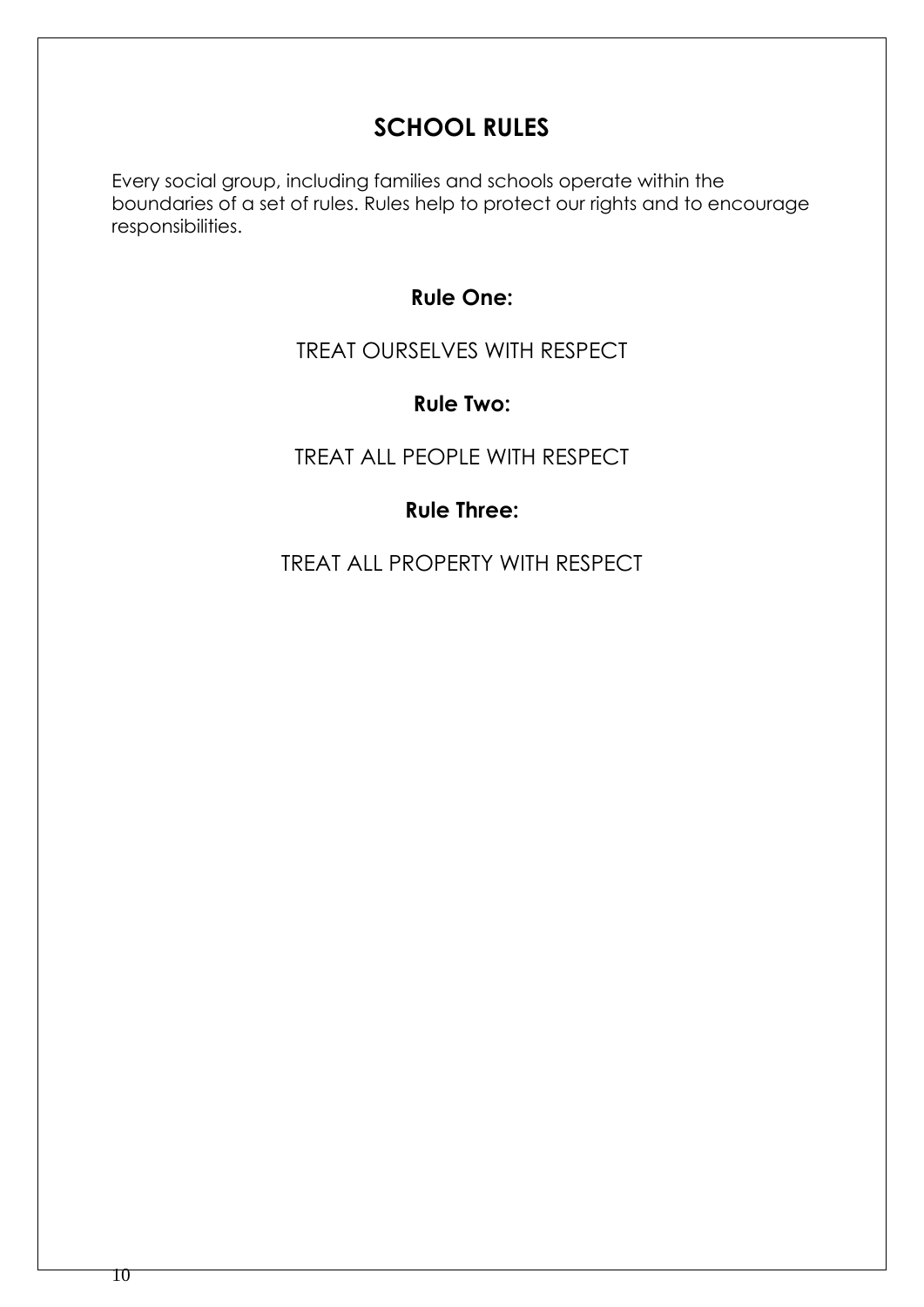### **CODE OF BEHAVIOUR**

The school's Code of Behaviour is based on the three rules of respect.

### RULE 1: *TREAT OURSELVES WITH RESPECT*

This means we will:

- Keep ourselves neat and tidy
- Take care of our bodies by eating properly and being sun-safe
- Keep ourselves safe
- Wear the school uniform, shoes and hat
- Only use designated areas
- Walk on concrete
- Use sports equipment correctly and in the correct area
- Behave in a way that makes us feel proud to be who we are

If we keep the rules we:

- Feel good about ourselves
- Stay safe
- Can be proud of ourselves

If we break the rules we:

- Feel unhappy
- Become sick and unhealthy
- Put ourselves in danger
- May be taken out of the classroom or playground

If we continually break school and class rules we will eventually face:

- Loss of the right to play or work with others
- Detention, which could take place lunchtimes or loss of privilege to attend sports, excursions etc.
- Possible suspension Possible expulsion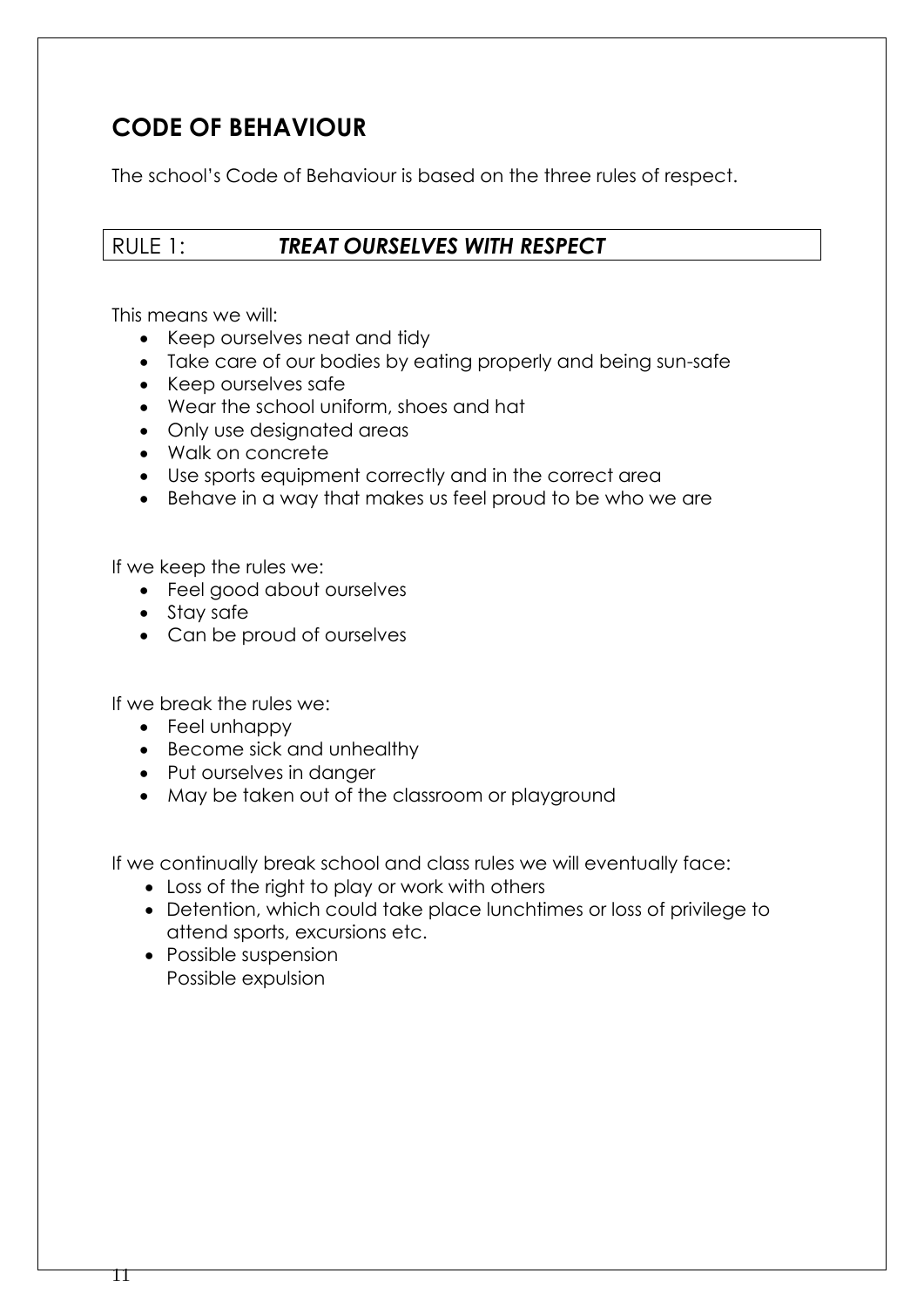### RULE 2:*TREAT ALL PEOPLE WITH RESPECT*

This means we will:

- Speak politely and kindly
- Listen when others speak
- Obey instructions given by an adult
- Allow others the right to work or play without interruption
- Play fairly
- Keep hands and feet to ourselves
- Do not encourage or cause violence
- Look after and protect younger students
- Consider other people's feelings
- Treat others as you wish to be treated

If we keep the rules we:

- Are respected by others
- Are treated the way we would want to be treated
- Give ourselves a better chance to learn more
- Feel good about ourselves

If we break the rules we:

- May risk losing friends
- May stop ourselves and others from learning
- Miss out on doing things we enjoy
- Have to face parents, teachers, students and be accountable
- May be taken out of the classroom or playground

If we continually break school and class rules we will eventually face one or more of the following:

- Loss of the right to play or work with others
- Detention, which could take place lunchtimes or loss of privilege to attend sports, excursions etc.
- Possible suspension from this school
- Expulsion from this school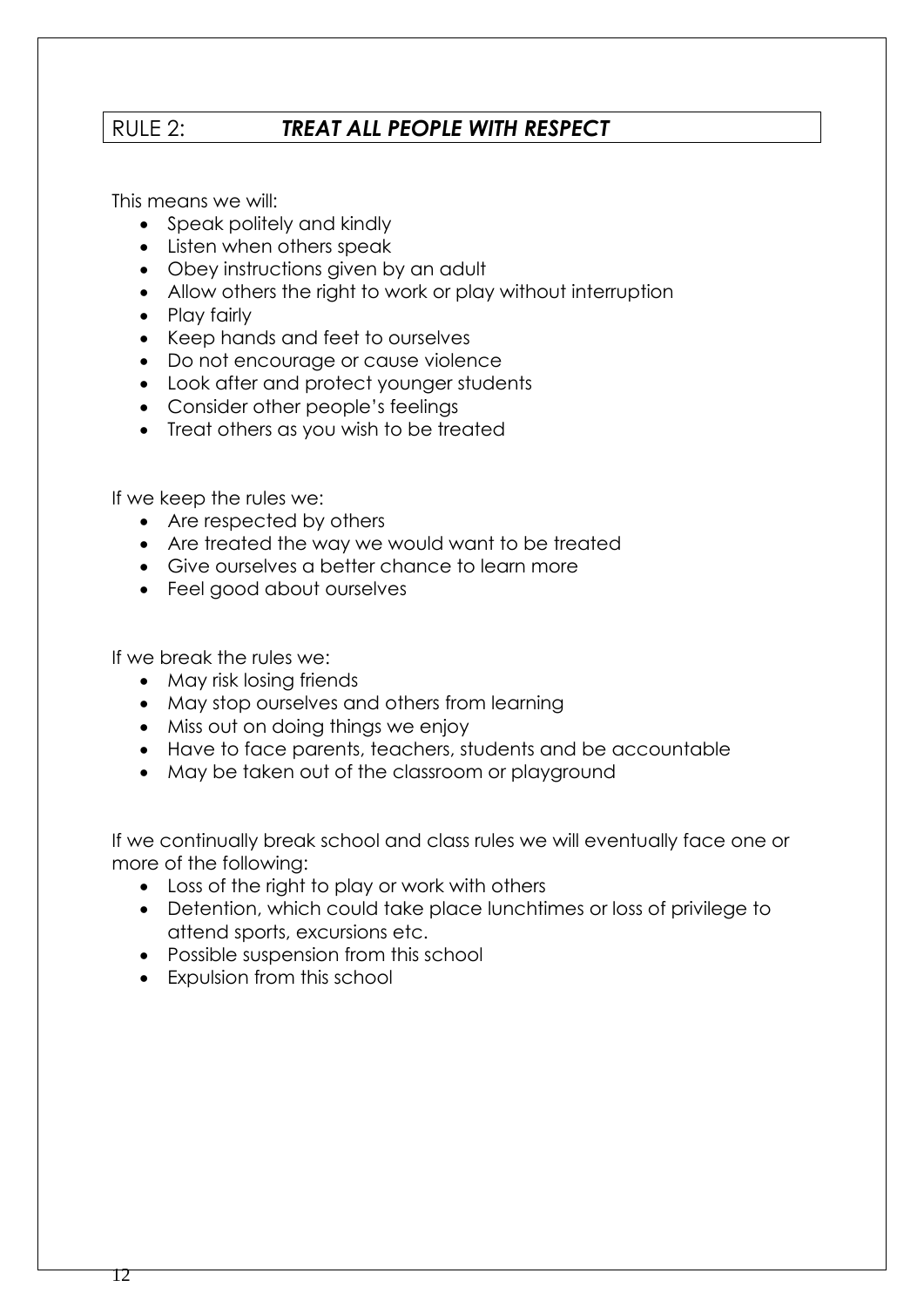### RULE 3: *TREAT ALL PROPERTY WITH RESPECT*

This means we will:

- Keep our grounds and buildings neat and tidy
- Take care of school property
- Take care of other people's property and hand in lost property
- Keep our books and desks neat and tidy
- Use toilets properly
- Ask before borrowing

If we abide by the rules we will:

- Have a clean tidy school and room we can be proud of
- Have a better environment to work and play in
- Have workbooks and desks of which we can be proud
- Make our equipment last longer
- Have more equipment and a better variety

If we break the rules we:

- Work in untidy school rooms and grounds
- Miss out on doing things we enjoy
- Will not be able to use equipment
- Pay for broken or lost property
- Have to face parents, teachers, students
- May be removed from classroom or playground

If we continually break school and class rules we will eventually face one or more of the following:

- Loss of the right to pay or work with others
- Detention, which could take place lunchtimes or loss of privilege to attend sports, excursions etc.
- Possible suspension from this school
- Expulsion from this school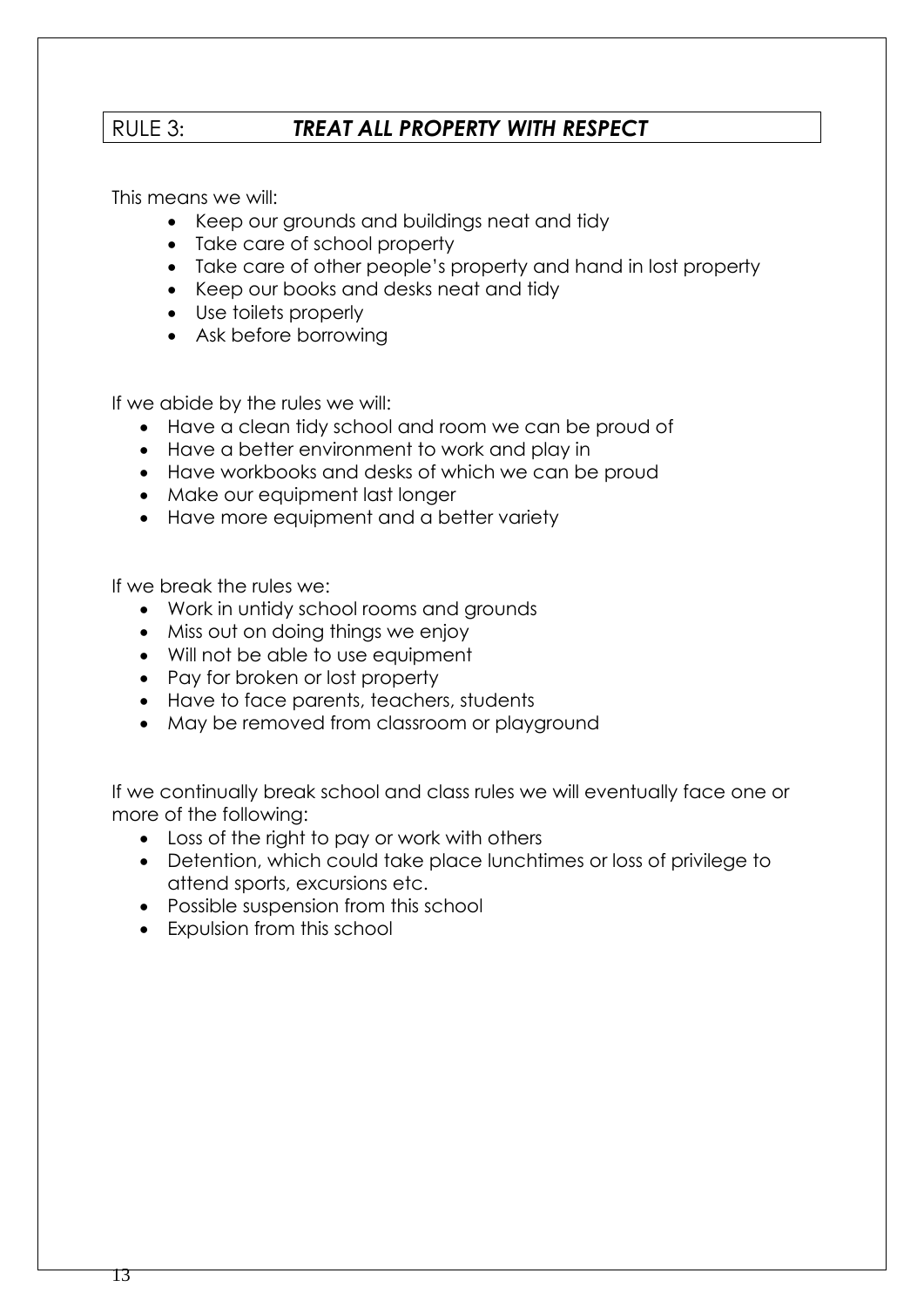### **PRACTICES FOR THE PREVENTION OF UNACCEPTABLE BEHAVIOUR**

We adopt 'Harmony Matters' an approach for promoting positive relationships within the school community. This approach is explicitly taught in classrooms and communicated to all stakeholders via assemblies, school newsletters, classroom posters and focused teaching episodes.

- **H** elp others
- **A** sk for assistance
- **R** espect differences
- **M** ake friends
- **O** ffer alternatives
- **N** ice words
- **Y** our choice

| <b>Help others</b>                                                                                                                                                                                                                                                   |                                                                                                                                                                                                                                                                                                         |  |
|----------------------------------------------------------------------------------------------------------------------------------------------------------------------------------------------------------------------------------------------------------------------|---------------------------------------------------------------------------------------------------------------------------------------------------------------------------------------------------------------------------------------------------------------------------------------------------------|--|
| Students<br>Being a good role model to<br>others<br>Offering advice to others to<br>$\bullet$<br>help solve problems<br>Learning without disrupting<br>others<br>Being punctual and<br>$\bullet$<br>prepared for learning<br>Respecting others and their<br>property | Staff<br>Modeling behaviour that<br>$\bullet$<br>supports the school ethos<br>Being partners in learning<br>$\bullet$<br>Providing a safe, supportive<br>$\bullet$<br>learning environment<br>Ensuring that students are<br>$\bullet$<br>valued members of the class<br>and school community<br>Parents |  |
|                                                                                                                                                                                                                                                                      | Encouraging behaviour that<br>supports the school ethos<br>Being partners in learning<br>Support and assist children<br>where possible                                                                                                                                                                  |  |
| Ask for assistance                                                                                                                                                                                                                                                   |                                                                                                                                                                                                                                                                                                         |  |
| Students<br>Listening to advice<br>Sharing my feelings with<br>$\bullet$<br>someone I trust<br>Seeking out and accepting<br>assistance                                                                                                                               | Staff<br>Communicating with<br>$\bullet$<br>colleagues and school<br>administrators and support<br>personnel<br>Communicating with parents<br>Parents<br>Communicating with<br>school                                                                                                                   |  |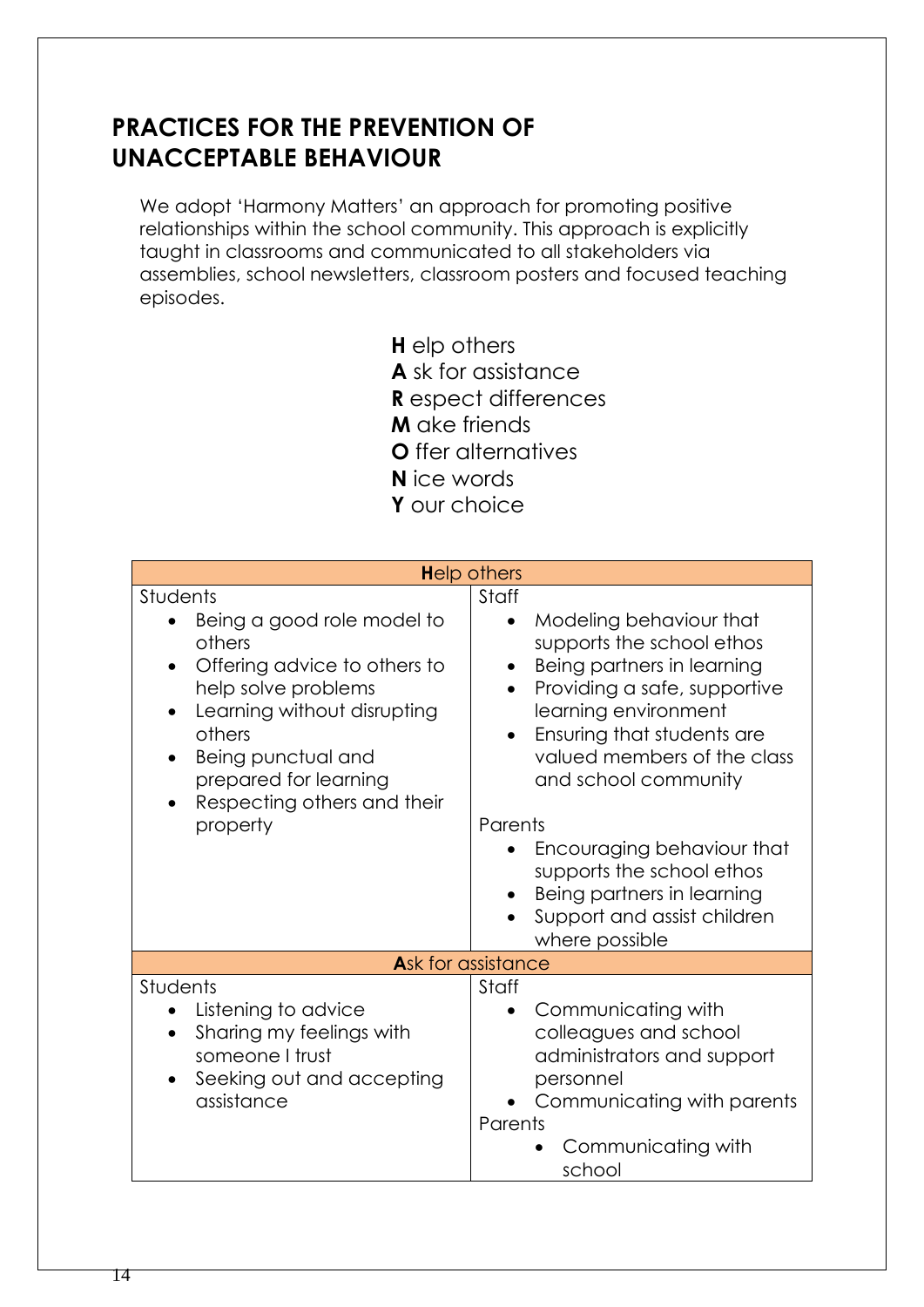| Respect differences                                                                                                                                                                                                                                                             |                                                                                                                                                                                                                                                                                                                                                                                                       |  |
|---------------------------------------------------------------------------------------------------------------------------------------------------------------------------------------------------------------------------------------------------------------------------------|-------------------------------------------------------------------------------------------------------------------------------------------------------------------------------------------------------------------------------------------------------------------------------------------------------------------------------------------------------------------------------------------------------|--|
| Students<br>Accepting differences<br>$\bullet$<br>Looking at things from<br>$\bullet$<br>another's point of view<br>Being proud of my<br>$\bullet$<br>achievements<br>Celebrating the<br>$\bullet$<br>achievements of others<br>Respecting the rights and<br>feelings of others | Staff<br>Providing a curriculum that is<br>$\bullet$<br>inclusive and meets all<br>students' needs<br>Encouraging an environment<br>$\bullet$<br>of mutual respect<br>Include, value and<br>acknowledge diversity within<br>and among the full range of<br>cultural groups<br>Parents<br>Supporting the school<br>$\bullet$<br>curriculum                                                             |  |
| <b>Make friends</b>                                                                                                                                                                                                                                                             |                                                                                                                                                                                                                                                                                                                                                                                                       |  |
| Students<br>Treating others with courtesy<br>and consideration<br>Respecting the rights and<br>feelings of others<br>Acknowledging others with a<br>smile for greeting                                                                                                          | Staff<br>Respecting the rights and<br>feelings of others<br>Treating others with courtesy<br>and consideration<br>Parents<br>Respecting the rights and<br>feelings of others<br>Treating others with courtesy<br>and consideration                                                                                                                                                                    |  |
|                                                                                                                                                                                                                                                                                 | <b>Offer alternatives</b>                                                                                                                                                                                                                                                                                                                                                                             |  |
| Students<br>Remind others of the<br>'Harmony Matters' ideals<br>Contributing to a safe and<br>supportive learning<br>environment                                                                                                                                                | Staff<br>Assisting and encouraging<br>students in resolving conflicts<br>Providing a safe and<br>supporting learning<br>environment<br>Promoting skills of responsible<br>self-management in students<br>Parents<br>Assisting and encouraging<br>children in resolving<br>conflicts<br>Ensuring children<br>$\bullet$<br>understand what is meant<br>by a safe and supportive<br>learning environment |  |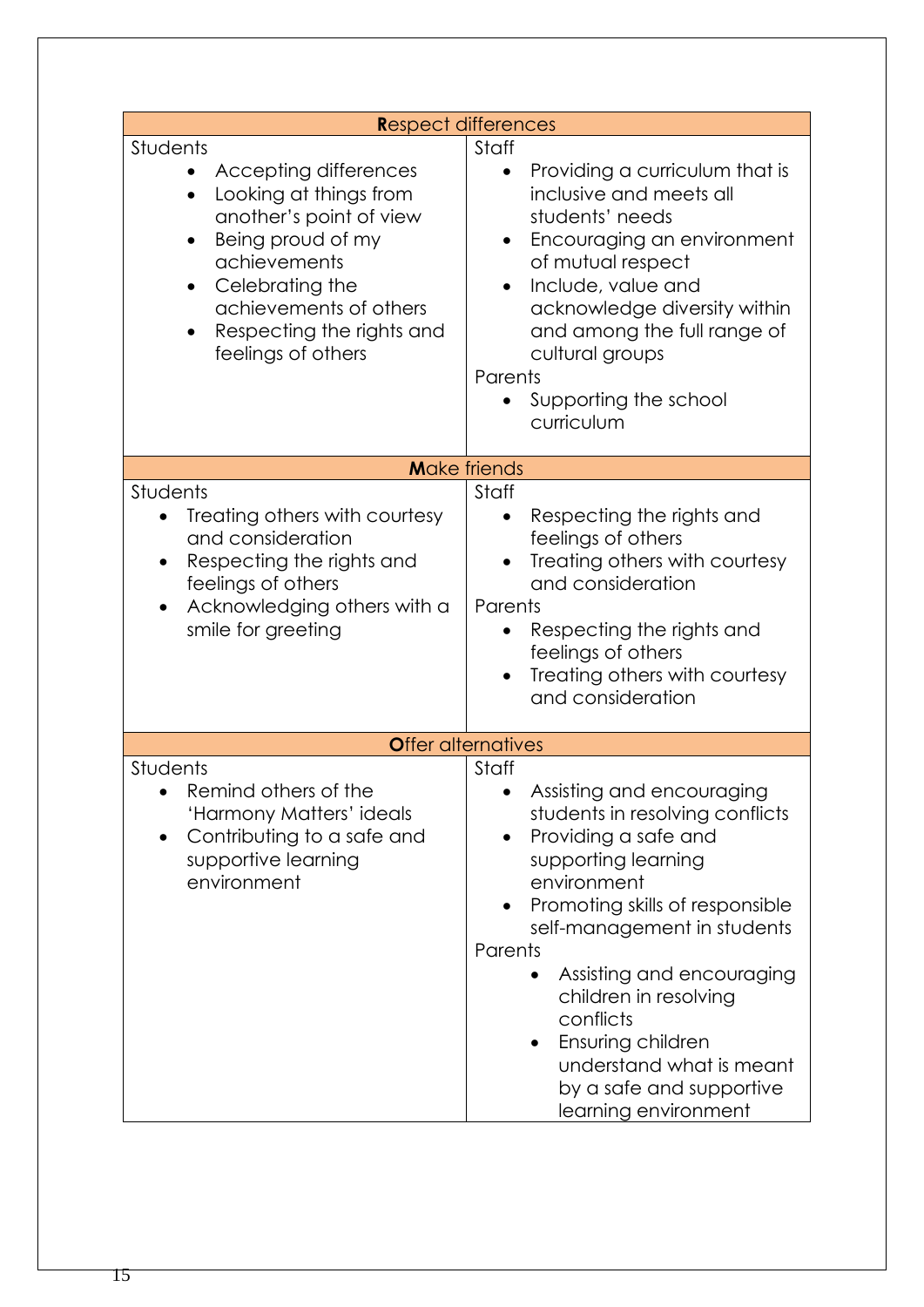| Staff<br>Treating others with courtesy<br>$\bullet$<br>and consideration<br>Respecting the rights and                                                                                                                                                                                                                                  |
|----------------------------------------------------------------------------------------------------------------------------------------------------------------------------------------------------------------------------------------------------------------------------------------------------------------------------------------|
| feelings of others<br>Parents<br>Respecting the rights and<br>feelings of others<br>Respecting the rights and<br>$\bullet$<br>feelings of others                                                                                                                                                                                       |
| Your choice                                                                                                                                                                                                                                                                                                                            |
| Staff<br>Engaging in new and<br>$\bullet$<br>challenging opportunities<br>Participating in regular<br>professional development<br>Proving a curriculum that is<br>$\bullet$<br>inclusive and meets all<br>students' needs<br>Being partners in learning<br>$\bullet$<br>Parents<br>Being partners in learning<br>Supporting the school |
|                                                                                                                                                                                                                                                                                                                                        |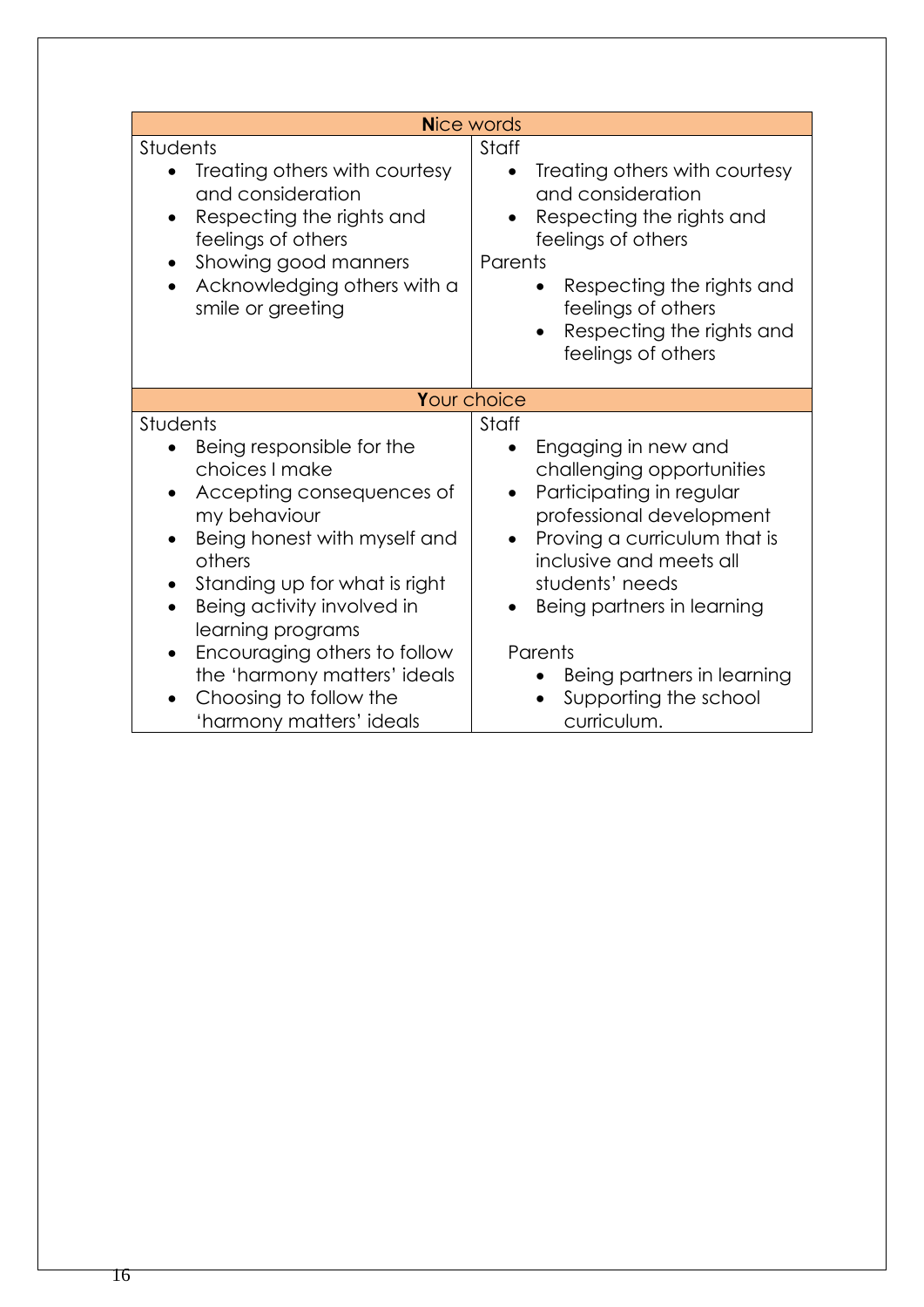### **BEHAVIOUR MANAGEMENT OVERVIEW**

The Behaviour Management Plan outlines four levels of behaviour. The Green Level and Gold level indicate expected to excellent behaviour while levels Yellow and Red indicate behaviour that is less than satisfactory or unacceptable.

All students will enter the Islamic College of Brisbane on the Green Level and it is through their actions that any change to their level is made.

The school staff initiates any downward movement of behaviour levels based on the choices and actions made by the individual student. The matter will be discussed with the school administration and the student involved. All parents will be notified of any level changes and the reasons for the change occurring.

 **Behaviour Management document is available on our school Web or from the school.**

 **Reporting bullying: All parents complaints in bullying must be made in writing and emailed** 

 **soon after they have realised that their child has been bullied.** 



Students on Gold level are publicly recognised for this progression via a Principal's Award. Students gain extra privileges and leadership positions.

All students enrolled at the Islamic College of Brisbane begin on Green level. Progression can be made up or down from this level.

Students display non-acceptance of responsibilities and make unacceptable choices in the playground or classroom.

Students continue to make unacceptable choices whilst on Yellow level or commit serious infringement of the College Behaviour Management Plan. IBSP may be necessary.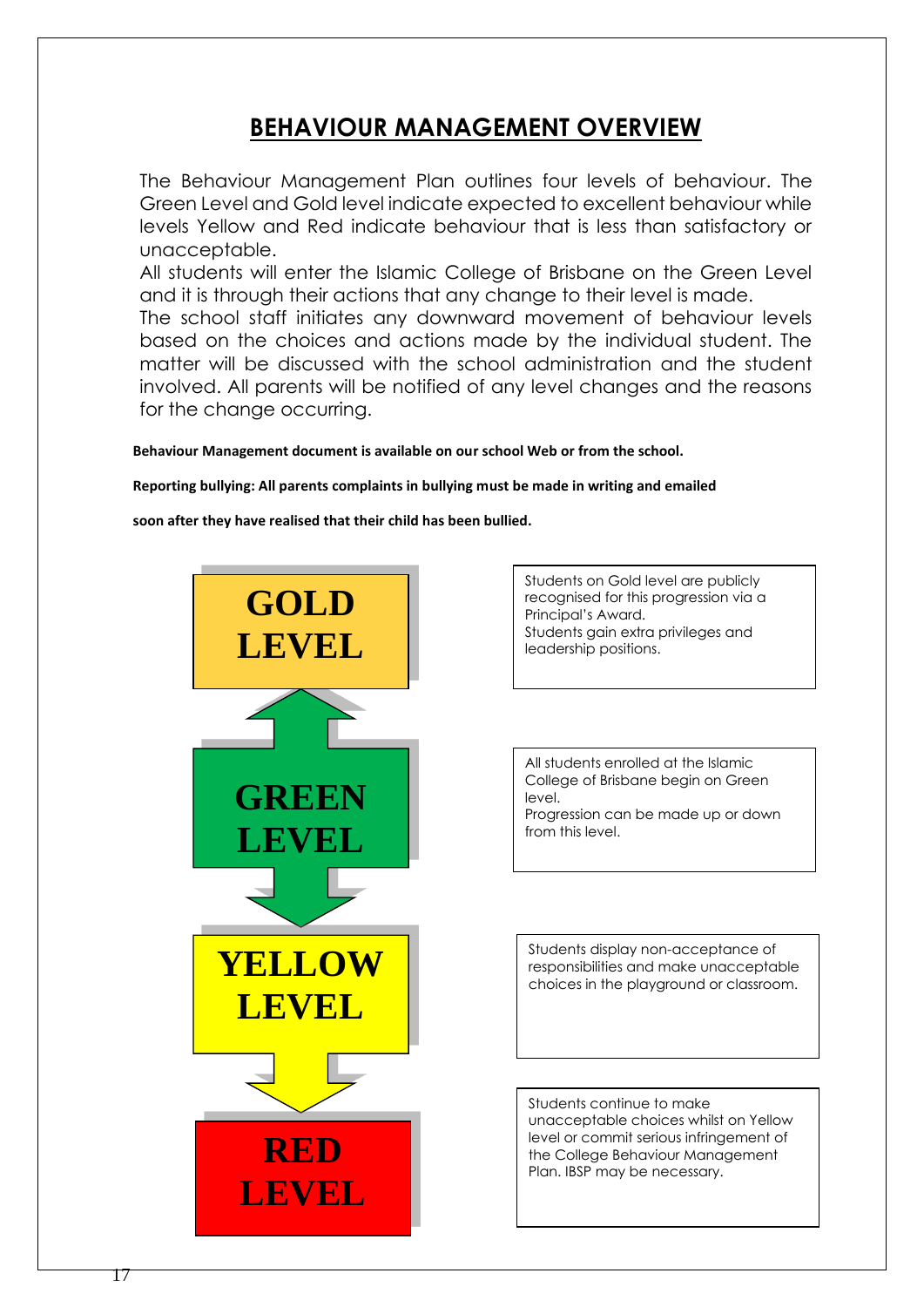# *"Green" Behaviour Level*

Students at this level accept their responsibilities. All students are assigned to this level when they come to the Islamic College of Brisbane. Students will start on zero points.

### **REASONS FOR BEING PLACED ON THIS LEVEL**

Their behaviour will include the following:

- Being considerate and respecting others
- Being courteous towards others
- Co-operates with all members of the school
- Caring for others and their property
- Using common sense at all times
- Displays commitment to their schooling
- Completes assessment requirements including class and homework
- Displays all of the responsibilities listed in the CODE of Behaviour
- Follows instructions
- Respects others to a high standard
- Wears school uniform to the school standard.

#### **POSSIBLE CONSEQUENCES FOR APPROPRIATE BEHAVIOUR**

- Students on this level will be eligible to be involved in all school sporting and social events including excursions and camps.
- Students at this level will be eligible to represent the school at interschool carnivals.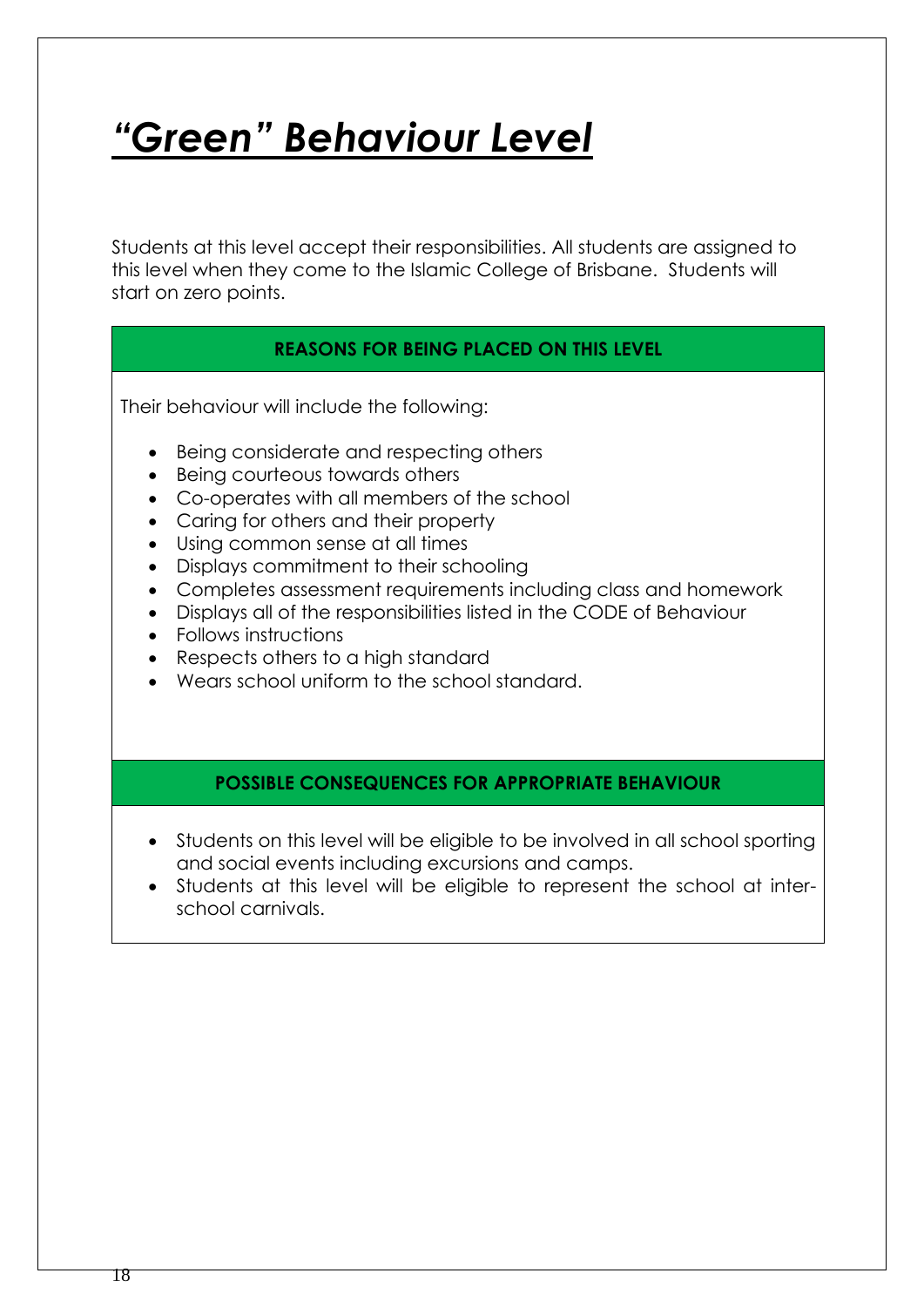# *"Gold" Behaviour Level*

*Students at this level display strong commitment to their education, are very actively involved in their school and accept their responsibilities. Students earn recognition through positive behavior. Each positive behaviour is worth one positive point (+1). Student/s with the maximum number of points will be placed on the Gold level at the end of each term.*

### **REASONS FOR BEING PLACED ON THIS LEVEL**

Their behaviour will include the following:

- Is a role model for other students
- Independently displays school values
- Consistently works to potential
- Always wears uniform to the school standard
- Displays a genuine commitment to their schooling, including regular attendance and punctuality.
- Always co-operates with all members of the school (staff & students)
- Helps and encourages others
- Completes homework and class work
- Always follows instructions
- Respects others to a high standard
- Always uses manners
- Active participation in the education program
- Participates in and / or supports school and regional events, e.g. swimming carnival, sports days, cross country, camps, Arts Council and Life Education etc.

#### **POSSIBLE CONSEQUENCES FOR APPROPRIATE BEHAVIOUR**

- Students will be able to participate in all areas of school and extra curricula activities such as, interschool sport, be eligible to enter competitions and go on excursions.
- Students will receive recognition in class through positive praise, certificates, prizes and free time, where appropriate.
- Students will receive a badge to keep.
- Students remaining on this level for extended periods of time will be considered for school leadership positions such as prefect and school captain roles.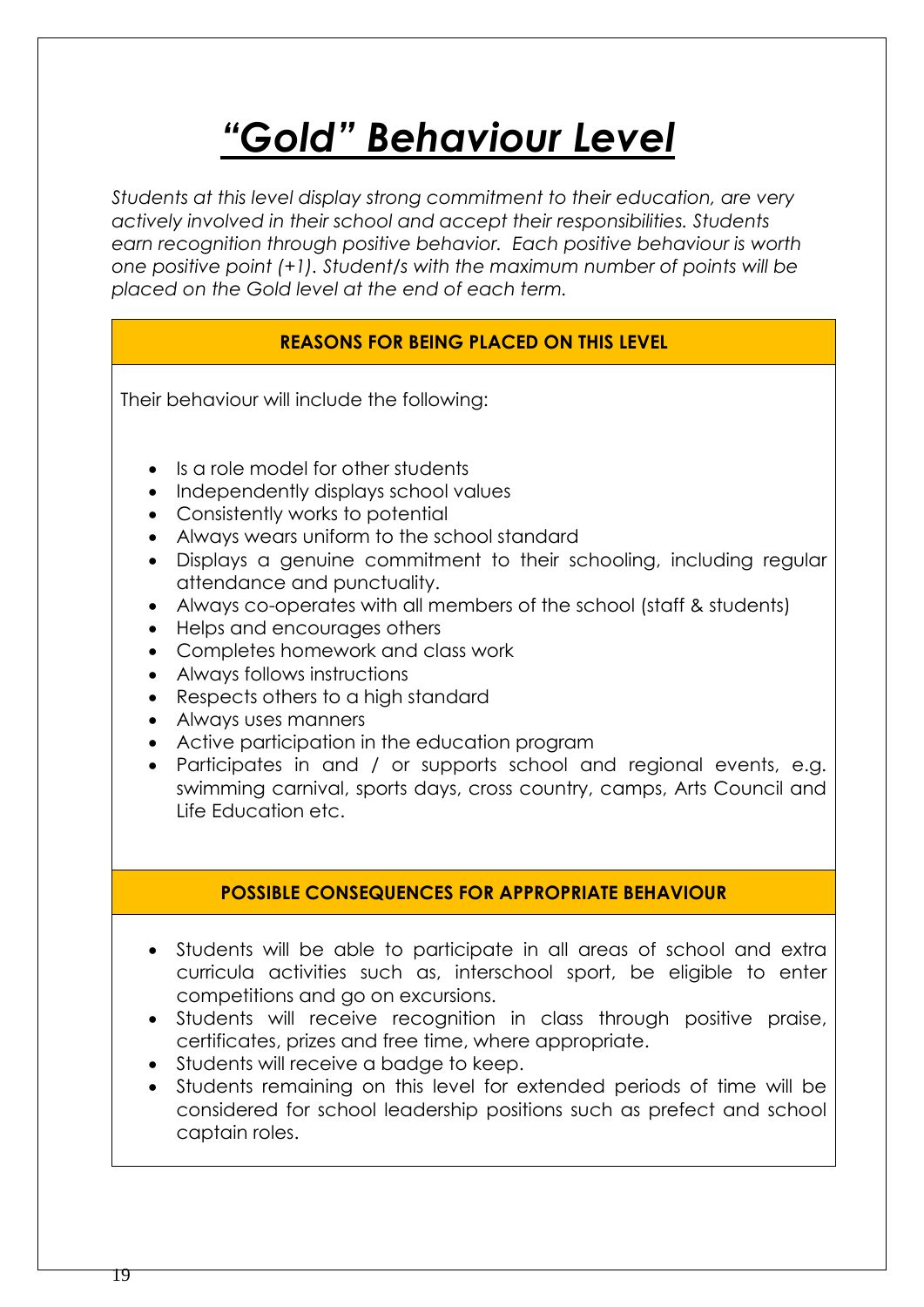# *"Yellow" Behaviour Level*

*Students at this level have not accepted their responsibilities and have made choices that are not appropriate in the school community. These choices have been made in spite of teacher support.* 

### **REASONS FOR BEING PLACED ON THIS LEVEL**

Their behaviour **COULD** include the following:

- Not following directions
- Inappropriate behaviour in classroom or on school ground.
- Persistent disruption
- Absenting themselves from particular classes / activities.
- Use of inappropriate language.
- Not keeping hands and feet to themselves.
- Disregard for the property of others.
- Verbal put downs.
- Bullying
- Not following the school dress code
- Inappropriate use of computers, internet, mobile phones, cameras and other electronic equipment.
- Any form of cheating

#### **POSSIBLE CONSEQUENCES FOR INAPPROPRIATE BEHAVIOUR**

- Students who are on **Yellow behaviour card** will not be allowed to participate in class excursions due to the risk he poses upon himself and other students (**any student who has paid for an excursion, then moves to yellow behaviour card before the excursion date will not be issued a refund**).
- Students who are on **Yellow behaviour card** will not be allowed to participate in extracurricular programs/opportunities. For example – Quran Competition, Art Competitions, Athletics Carnival and Swimming Carnival.
- Daily Record will be kept of both appropriate and inappropriate behaviours in class.
- N.B. **If a student is on Yellow level they need to be on this level for a minimum of a week before they can apply to go up a level.**
- **- If a student is on a Yellow behaviour card they can only apply to go up a level if there are no detentions for the remainder of the term.**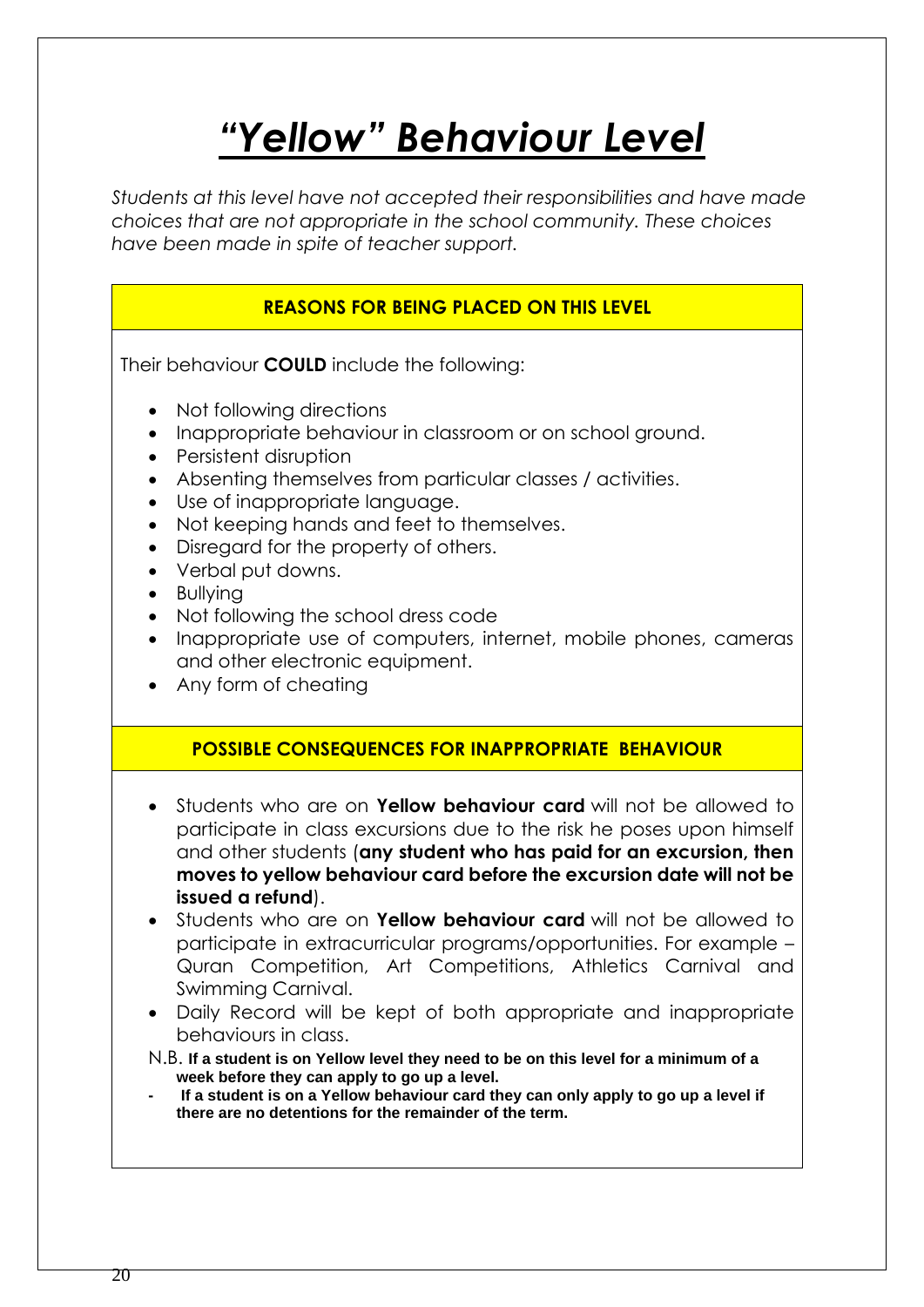# *"Red" Behaviour Level*

*Students at this level have been involved in a significant breach of the Students' Rights and Responsibilities. Their behaviour is a more serious or a persistent discipline problem.*

### **REASONS FOR BEING PLACED ON THIS LEVEL**

Their behaviour **COULD** include:

- Being abusive or offensive to members of the school community.
- Continued failure to comply with acceptable standards and disciplinary measures.
- Verbal assault, including put downs, racial comments, sexual harassment.
- Physical assault.
- Severe disregard of the property of others.
- Possession of contraband goods.
- Theft of school or personal property.
- Not informing a teacher of dangerous behaviour.
- Dangerous behaviour which could lead to others being hurt.
- Repetition of Level "Yellow" behaviour level.
- Absenting themselves from the classroom or school grounds.
- Repeated bullying.
- Inappropriate use (of a severe nature) of computers, internet, mobile phones, cameras and other electronic equipment.
- Bringing obscene or violent publications onto the school premises.
- Accessing, downloading or sending obscene or violent material from the internet or email.
- Significant breach of school dress code.
- Repeated cheating.

#### **POSSIBLE CONSEQUENCES FOR INAPPROPRIATE BEHAVIOUR**

- Students who are on **Red level** and **Red behaviour card** will not be allowed to participate in class excursions due to the risk he poses upon himself and other students (**any student who has paid for an excursion, then moves to red level before the excursion date will not be issued a refund**).
- Not able to participate in extracurricular programs/opportunities. For example –Quran Competition, Art Competitions, Athletics Carnival and Swimming Carnival.
- Not able to participate in special class activities such as buddy reading.
- Not able to use classroom computers during breaks or free time.
- Daily Record will be kept of both appropriate and inappropriate behaviours in class.
- Behaviour Card with possibility of suspension (see flow chart)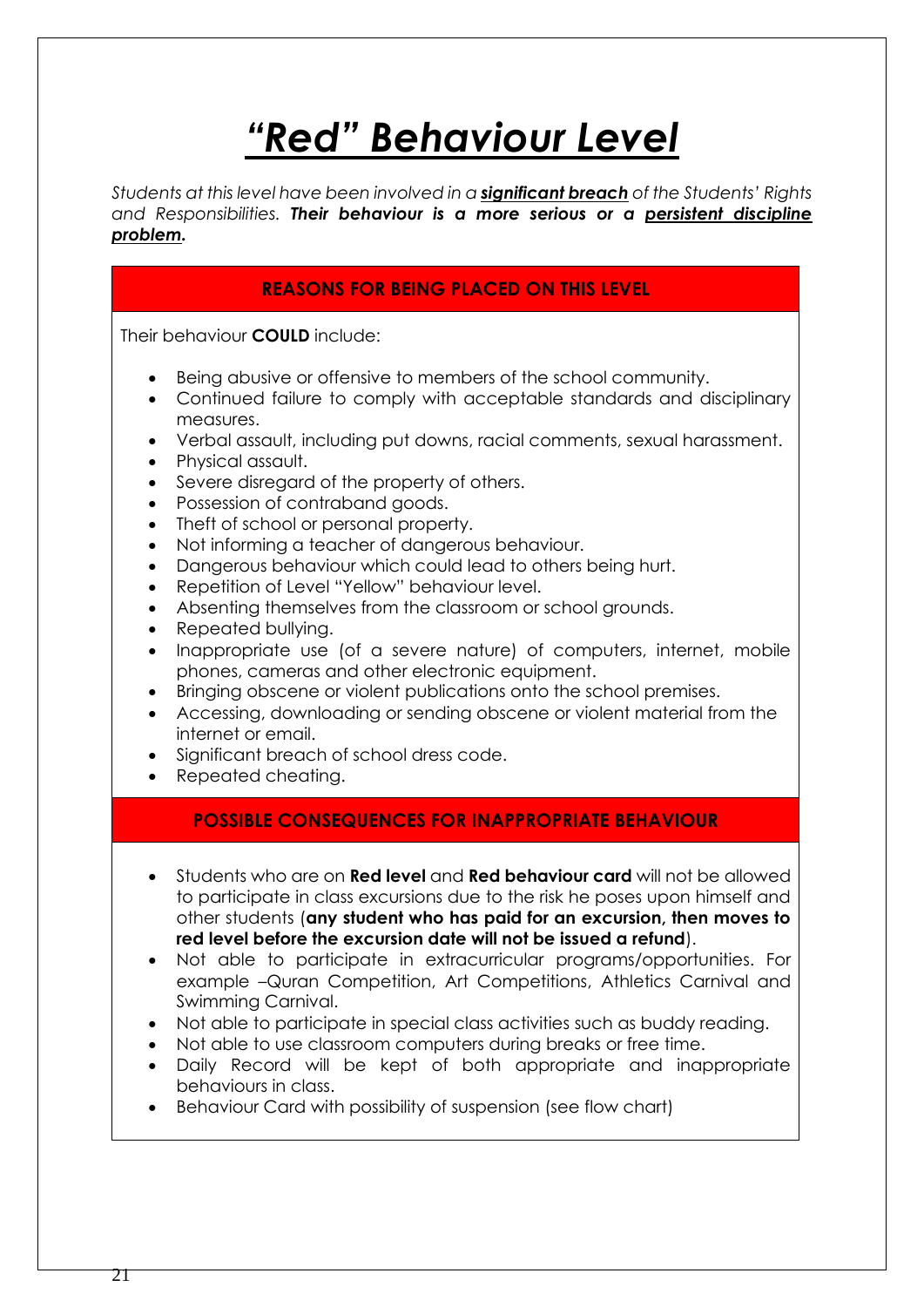## **Consequences for unacceptable behaviours**

| <b>BEHAVIOUR</b>                                                                                                                                                                                                                                                                                                                                                                                              | <b>POSSIBLE STRATEGIES</b>                                                                                                                                                                                                                                                                                                                                                                                                       |                                                                                                                                                                                                                      |
|---------------------------------------------------------------------------------------------------------------------------------------------------------------------------------------------------------------------------------------------------------------------------------------------------------------------------------------------------------------------------------------------------------------|----------------------------------------------------------------------------------------------------------------------------------------------------------------------------------------------------------------------------------------------------------------------------------------------------------------------------------------------------------------------------------------------------------------------------------|----------------------------------------------------------------------------------------------------------------------------------------------------------------------------------------------------------------------|
| <b>Minor Behaviours-</b> where<br>behaviour is inappropriate.<br>An example of these types<br>of behaviours:<br>Not following<br>$\bullet$<br>directions<br>Interruption to school<br>routine<br>Inappropriate<br>language<br>Playing in non-<br>designated areas<br>No hat during PE,<br>$\bullet$<br>sport or playtime<br>Failure to complete<br>set tasks                                                  | <b>Classroom or supervising</b><br>teacher:<br>Prompts (verbal/non<br>$\bullet$<br>verbal)<br>Give clear directions<br>Reminders of<br>expectations<br>Acknowledges<br>students positive<br>behaviour<br>Teacher conferences<br>with students<br>Offer choices                                                                                                                                                                   | Student reflects on<br>incident<br>Opportunity for<br>$\bullet$<br>student to correct<br>behaviour/ make<br>appropriate<br>choices.                                                                                  |
| <b>Moderate Behaviours-</b><br>Where behavior could<br>endanger the safety of<br>others. An example of these<br>types of behaviours:<br>Throwing objects<br>$\bullet$<br>Obscene language<br>$\bullet$<br>Persistent disruption<br>$\bullet$<br>Persistent teasing<br>$\bullet$<br>Minor physical assault<br>against other student<br>Minor bullying<br>incidences<br>Fighting<br>Minor vandalism<br>Cheating | <b>Classroom or supervising</b><br>teacher:<br>Reinforces<br>appropriate<br>behaviour and<br>choices<br>Withdraws student<br>from activity<br>Gives appropriate<br>consequence to<br>student<br>Administration<br>advised for persistent<br>behaviours – entry on<br>school database<br>Additional structures<br>may be enforced to<br>support student<br>Parent contact for<br>$\bullet$<br>persistent breaches<br>of behaviour | Student reflects on<br>incident<br>Consequences<br>carried out by<br>student<br>Opportunity for<br>student to correct<br>behaviour/make<br>restitution<br>Parent/school<br>partnerships<br>fostered and<br>developed |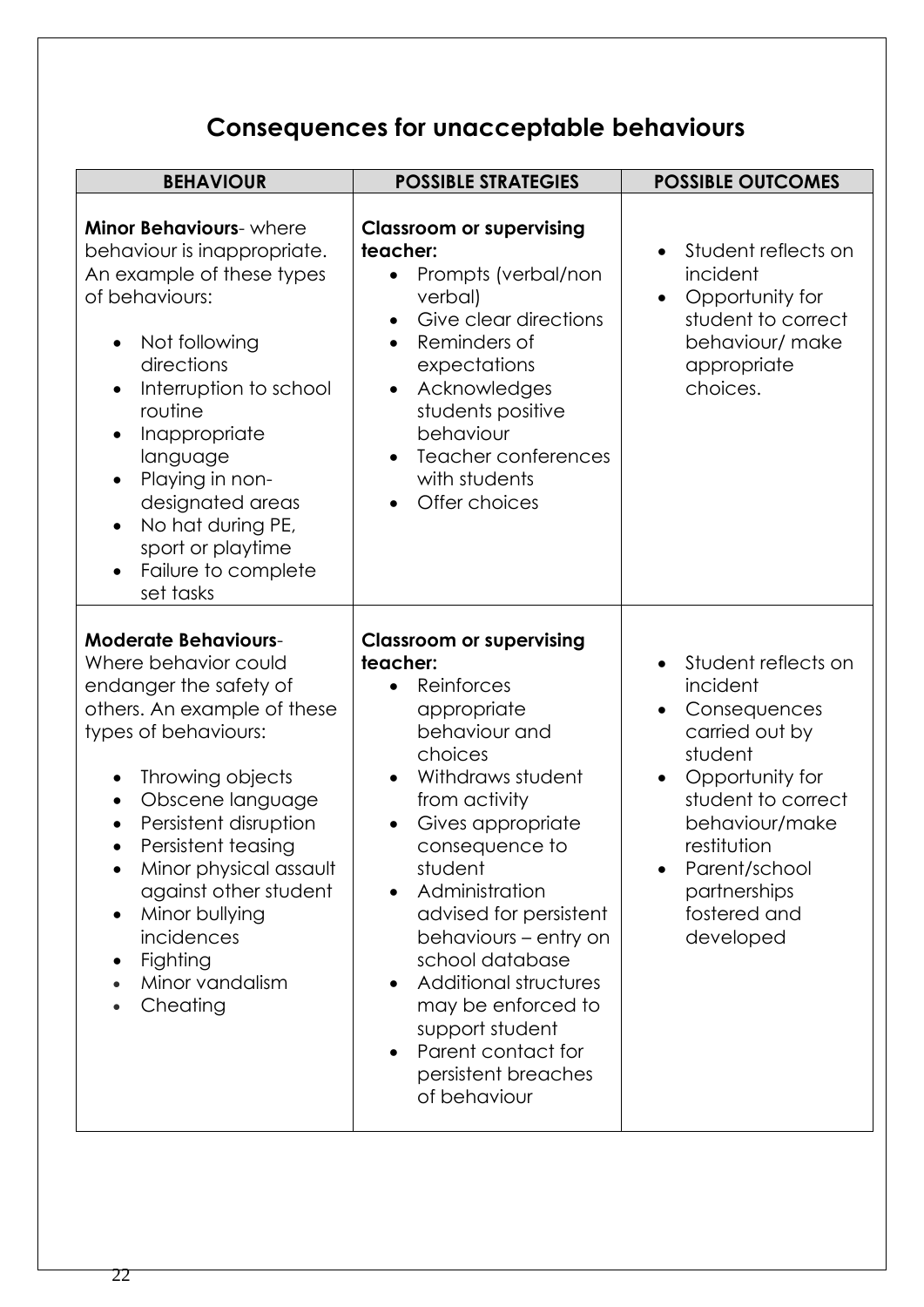#### **Major Behaviours-**

Serious offences where behaviours are categorised as being violent, threatening and anti-social. An example of these types of behaviours:

- Dangerous behaviour
- Major vandalism
- Racial harassment
- Inappropriate touching
- Major theft
- Inappropriate exposure
- Major physical assault against others
- Verbal harassment to others
- Repeated Cheating

### **Classroom or supervising teacher:**

- Immediately refers student to administration
- Administration /class teacher interviews students and conduct investigation
- Details entered onto school database
- Parent informed
- Behaviour modification program implemented which may include suspension

#### **Support structures for all stakeholders are initiated:**

- Student withdrawn from activity and sent to administration
- Student behaviour recorded on school database
- Parents informed
- IBSP(Individual Behaviour Support Plan) for behaviour
- Referral to Behaviour management team
- Suspension, behaviour improvement condition, or exclusion may be considered when students and/or staff are at serious risk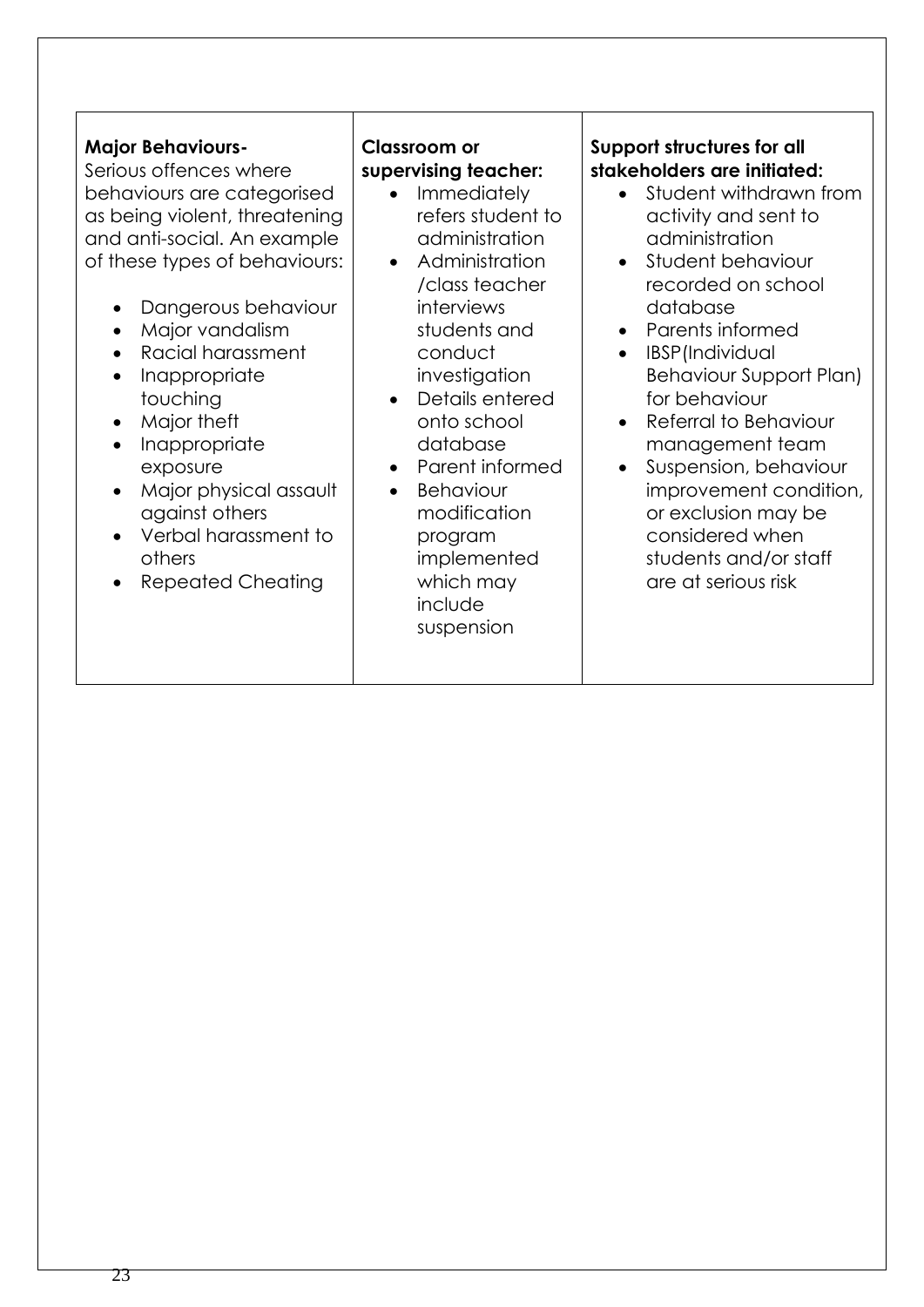At times a student may need special help in order to make appropriate behaviour choices.

In cases where this level of support is needed, an **Individual Behaviour Support Plan** will be implemented for those students who have been **diagnosed** with severe behaviour disorders, students who have bullied others, students who have been bullied, students who require additional assistance because they display difficult, challenging or disruptive behaviours, as well as students who can benefit from additional wellbeing support.

### **Individual Behaviour Support Plan (IBSP)**

An Individual Behaviour Support Plan should be developed by a select group, including school staff, parents/guardians or carers and other relevant professionals.

For further information see Guidelines for Writing an IBSP.

**Students following an IBSP who are attending an external/internal school event (excursions, fete, sports carnivals etc.), must have parental/guardian supervision and support the teacher/s in managing their child's behaviour.** 

### **Unacceptable Behaviour Management Strategies:**

- **Physical punishment**
- **Humiliating punishment**
- **Writing lines or repeated number facts**
- **Sarcasm or name calling**
- **Sending to unsupervised areas**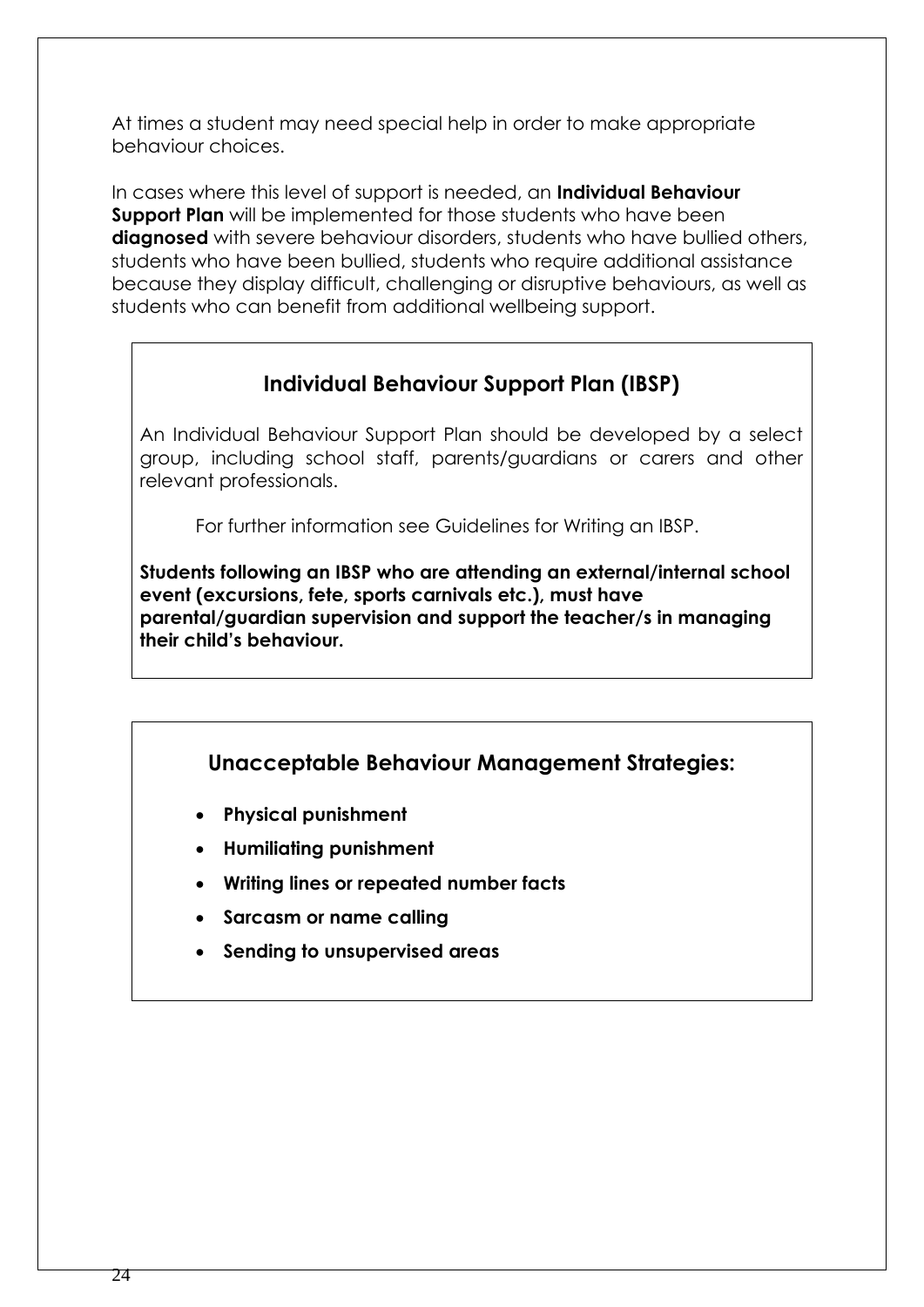### **PRAYER**

Salat (Prayer), which falls within school hours, will be performed in Jama'at (congregation) on the school premises. Observation of Islamic manners, etiquette and culture are all considered to be part of the schools daily routine and form the overall disciplinary system, which all pupils must respect and obey.

- Being calm with full composure while performing all acts of prayer.
- Following the correct sequence of all the acts and requirements of prayer.

#### **Invalidation of prayer**

The acts of nullifying a prayer are listed below.

- Talking (other than the prayer itself) purposefully (after entering, or joining a prayer). If the person does so unknowingly, or forgets that it is unlawful, the prayer is not rendered null and void.
- Laughing out loud or giggling while in prayer.
- Eating or drinking anything while praying.
- Uncovering the parts of the body that must be properly covered for both men and women (while praying).
- Intentionally deviating significantly from the Qiblah.
- Excessive unnecessary movement while in prayer.
- Preceding the Imam in any act or movement of prayer.
- Doing anything that nullifies the ablution.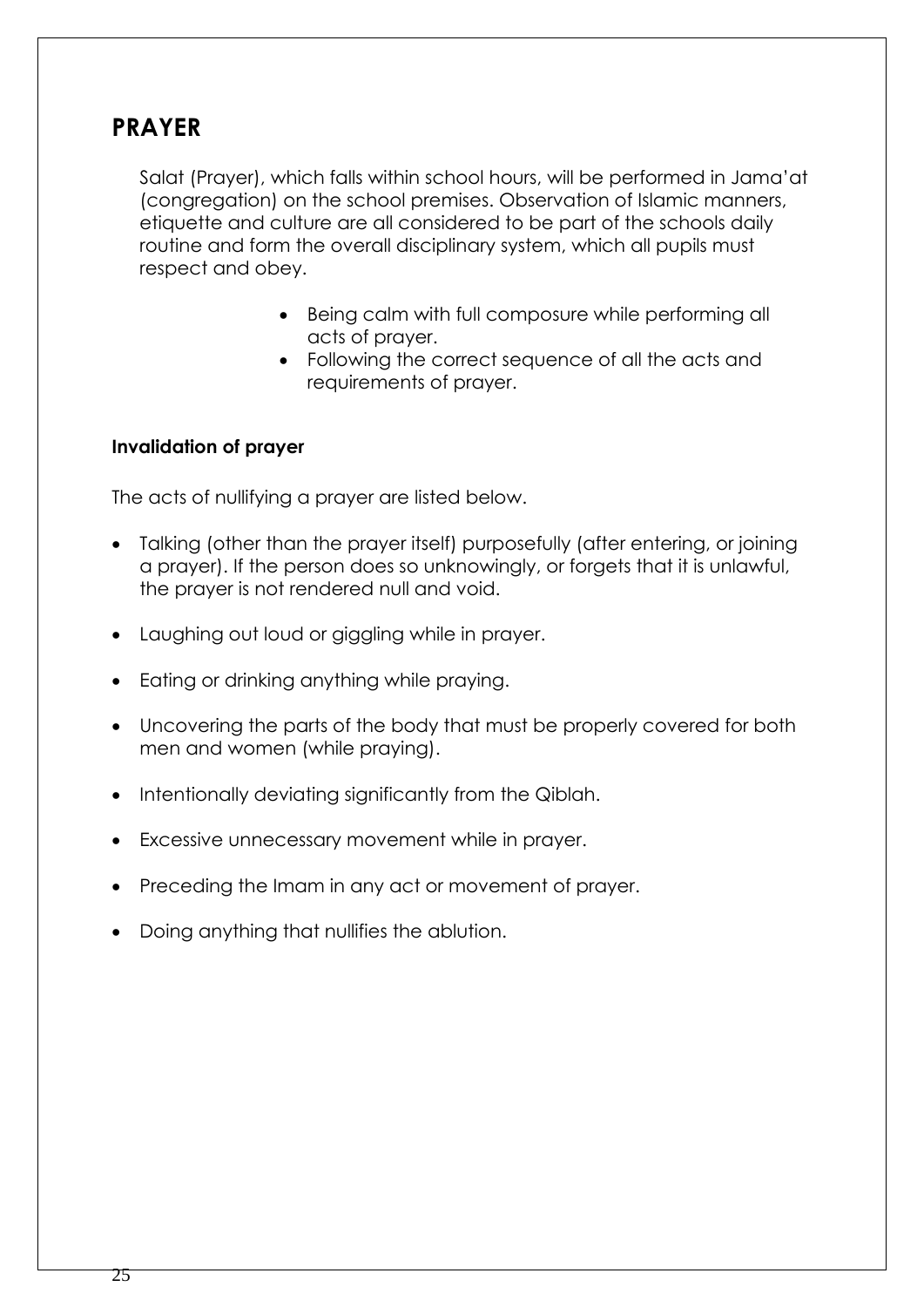### **DISCIPLINARY ACTION CODE**

- 1. Teachers should develop strategies they can use in the classroom to deal with discipline problems (e.g. encouragement, praise, awards, activity rewards, and time-out in class. Also please see attached sheet).
- 2. Teachers are advised to organise a network of 'buddy' teachers/classes to provide respite in the case of difficult to manage students.

#### **Only when these fail should students be sent to detention in the Time-Out Room.**

3. The teacher who issued the detention slip must record the type of behaviour and update student's points on the TASS system before sending the student to the Time Out room. This record is essential for the Time –Out teacher for smooth running of the Time-Out room. **Students need to be sent with their diaries (filled out) when coming to detention.** (There is a section in the diary (p.19) that needs to be filled out by class teachers/specialist teachers. The timeout teacher will also sign it to say they have attended and then it needs to be signed by their parents.)

There are four types of detention slips:

**Red Time Out - (Behaviour: playground/ class**) **Blue Time Out - (Responsibility e.g. academic, library, uniform) Yellow Time Out - (Prayer) Pink Time Out – (Playground removal)**

- *3 X Yellow = 1 formal detention (Red)*
- *3 X Blue Slip = 1 formal detention (Red)*
- *3 X Pink Slip = 1 formal detention (Red)*
- *4 X Red Slip = 1st Yellow behavior card* (student's Behaviour history to be considered before assigning the Behaviour Card)

*All students are assigned to Green level when they come to the Islamic College of Brisbane.* They will start on zero points and then earn recognition through positive behaviour. Each positive behaviour is worth one positive point (+1) and a red detention is worth one negative point ( -1).

Student/s with the maximum number of points will be placed on the Gold level at the end of each term.

**NOTE: Any red level behaviour will be judged on its individual case and severity. If a special behavioural case comes to the Behaviour Management Committee, it may be recommended that parents seek outside help including a counselor/ psychologist. This decision would be based on the well-being of the student and their peers. The student involved must adhere to the conditions outlined before they can return and attend school as normal. The BMC will continue to assess the individual case as long as necessary or recommend further intervention if required.**

*4.* When a student is sent to detention the parents should be informed via the student's communication book/diary.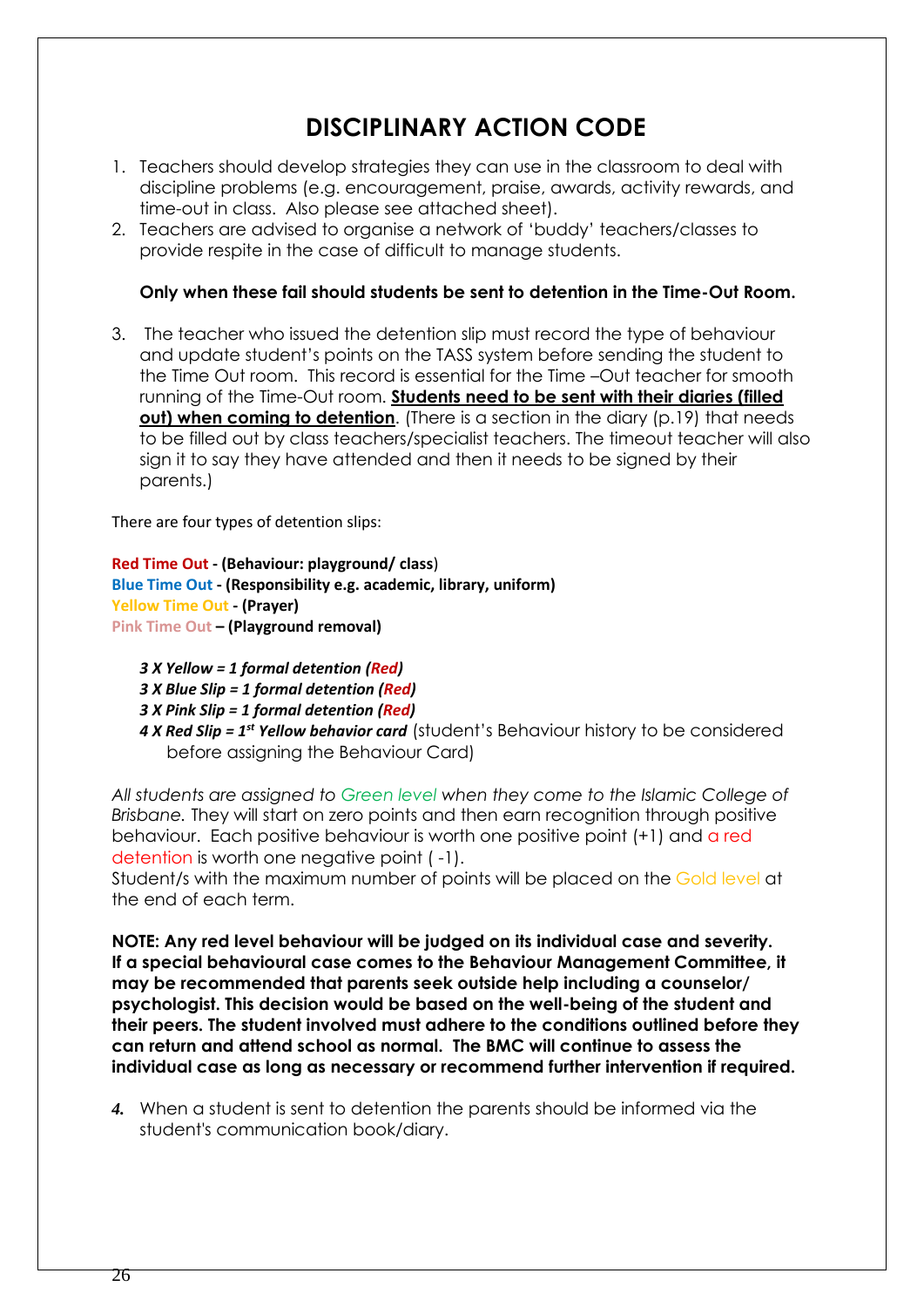**5.** If a student is sent to detention three times and commits a fourth offence in one year, the parents of the student will be asked to come to the school for an interview with the teacher. In addition, a Yellow Behaviour Card (student's Behaviour history to be considered before assigning the Behaviour Card) will have to be completed by the student for one week. The card must be signed and accompanied by comments on the student's behaviour by all teachers who teach the student. The same card must be signed by the student's parents each evening and by the Principal or the Head of Primary School and the Time-Out Teacher at the end of the week.

5.1 If the first card is **unsatisfactory** (If a behaviour card has one cross) or the student is sent to detention once whilst on a behaviour card then he/she will be repeating the card for one week or given a suspension depending on the conduct. If a student is issued a second Yellow Behaviour Card (because of the first card being unsatisfactory) then the student will miss out on play for one week and attend the Time –Out room (**If anybody misses the detention while on the card then he/she repeats the card).**

The student moves from Yellow level to Red level.

 5.2 If the first card is completed **satisfactorily** and the student misbehaves again, he/she is sent to detention three times and commits a fourth offence, a second Behaviour Card will be issued. The second Behaviour Card will have to be completed by the student for one week.

**N.B.** If two cards are completed unsatisfactorily, the case will be referred to Behaviour Management Committee.

If a student commits a particularly serious offence, they can be suspended immediately followed by a detention (students need to reflect on their behaviour) at the discretion of the Principal and the Behaviour Management Committee without going through the above process. The BMC (Behaviour Management Committee) can also make recommendation for expulsion of student's serious offence. Then the Principal in consultation with the Board will decide on the expulsion.

A student who was given internal suspension or outside school suspension for serious infringement of Good Behaviour Code presented in the College's Behaviour Management Plan will receive **a red behaviour card** which has to be completed by the student for two weeks. The first week is with detentions and the 2nd is to monitor in class.

Teachers may be asked to supply work/activities for students who are being kept in detention for an extended period of time.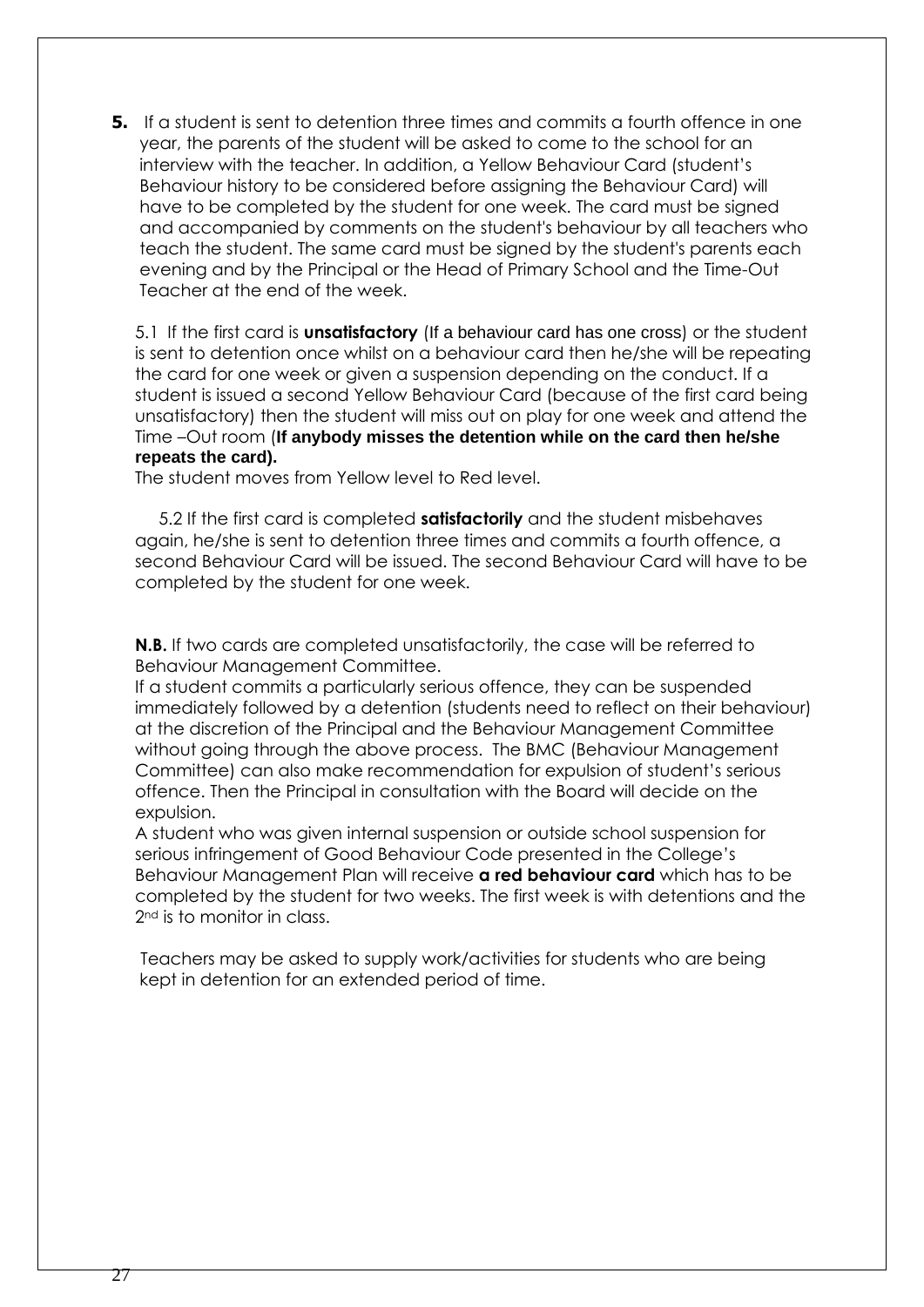### **SUGGESTED BEHAVIOUR MANAGEMENT PLAN FOR THE CLASSROOM**

### **STEPS**

STEP 1 Exemplary

> STEP 2 **Great**

### **QUESTIONS TO ASK:**

What are you doing?

What should you be doing?

What do you want to do now?

STEP 3 **Satisfactory** 

> STEP 4 Warning

STFP<sub>5</sub> Time Out

STEP 6 Classroom **Detention** 

STEP 7 Formal Detention **PROCESS:**

Each student begins the week on STEP 3.

Students are moved up a step when displaying positive behaviour choices.

If a student is making negative behaviour choices, they are given a warning. If this negative behaviour continues they are moved down a step.

If a student has received a Formal Detention, then they have previously had many warnings and opportunities to make more positive behaviour choices.

Teachers may design their own reward systems to acknowledge those students that have achieved beyond STEP 3.

(Teachers are advised to organise a network of 'buddy' teachers/classes to provide respite in the case of difficult to manage students.)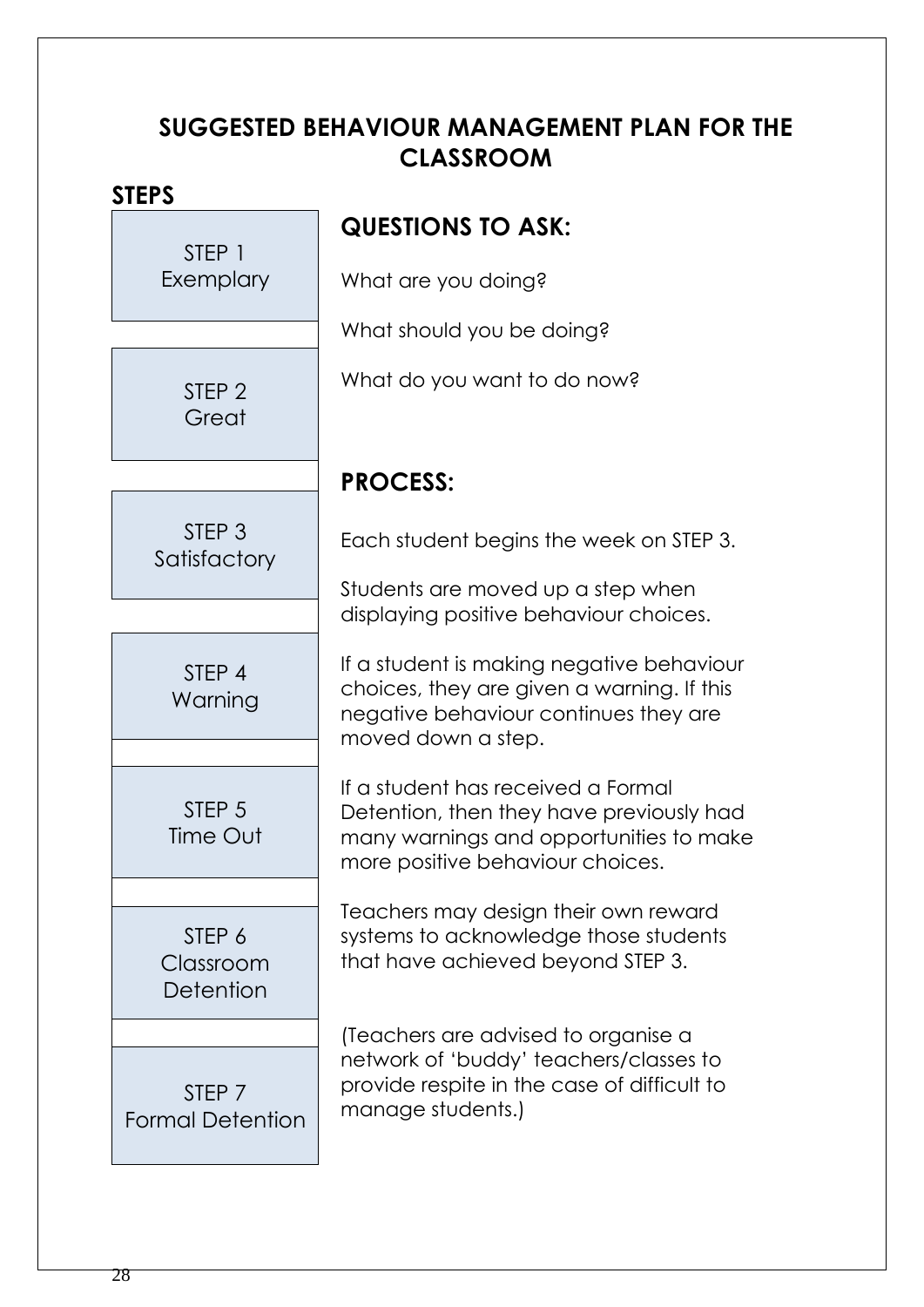### **FLOWCHART FOR DISCIPLINARY ACTION CODE**

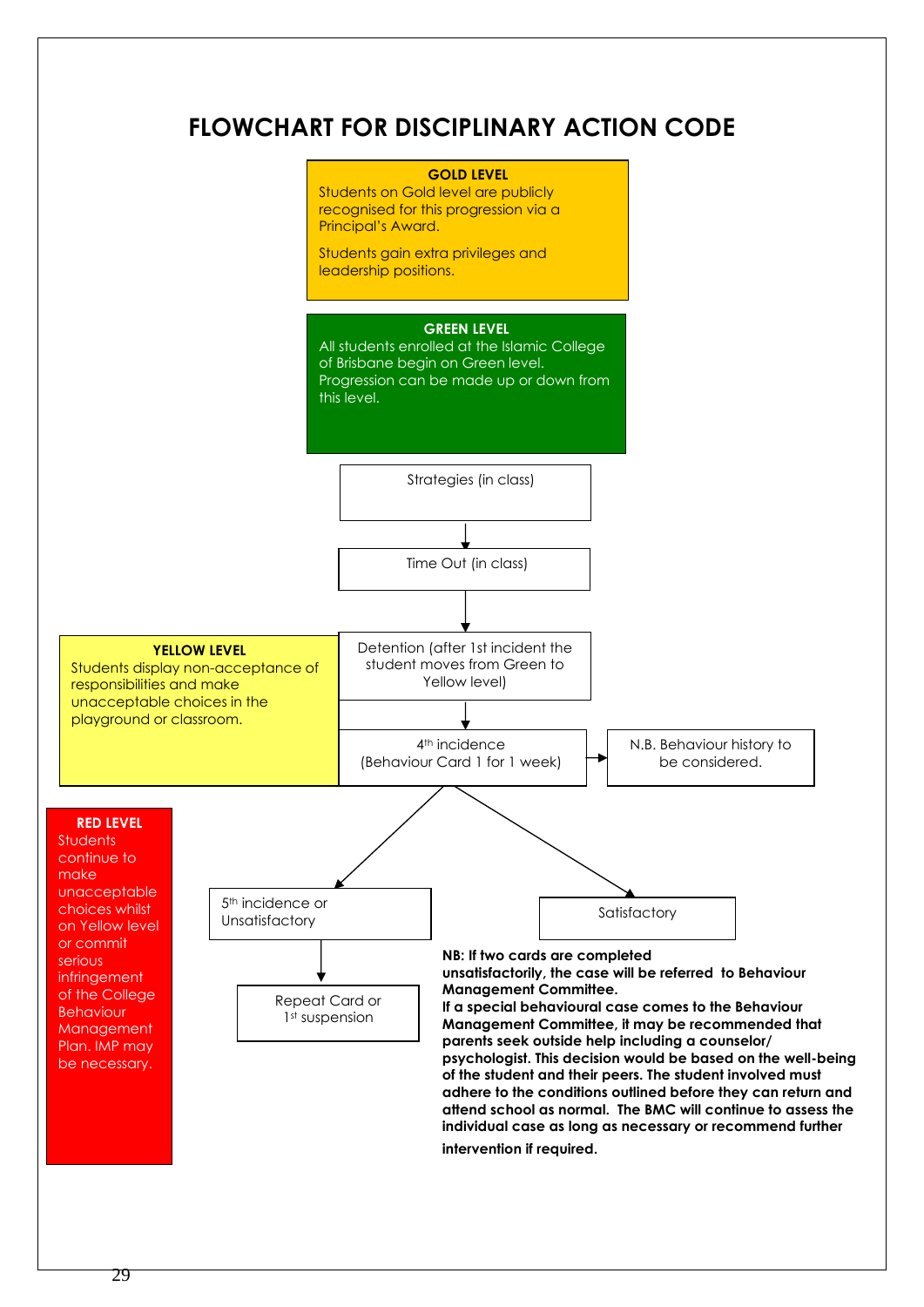### **DISCIPLINARY ACTION- FOR INCIDENTS OUTSIDE OF CLASS**



**Note: If a student commits a particularly serious offence, they can be suspended immediately followed by a detention (students need to reflect on their behaviour) at the discretion of the Principal and the Behaviour Management Committee.**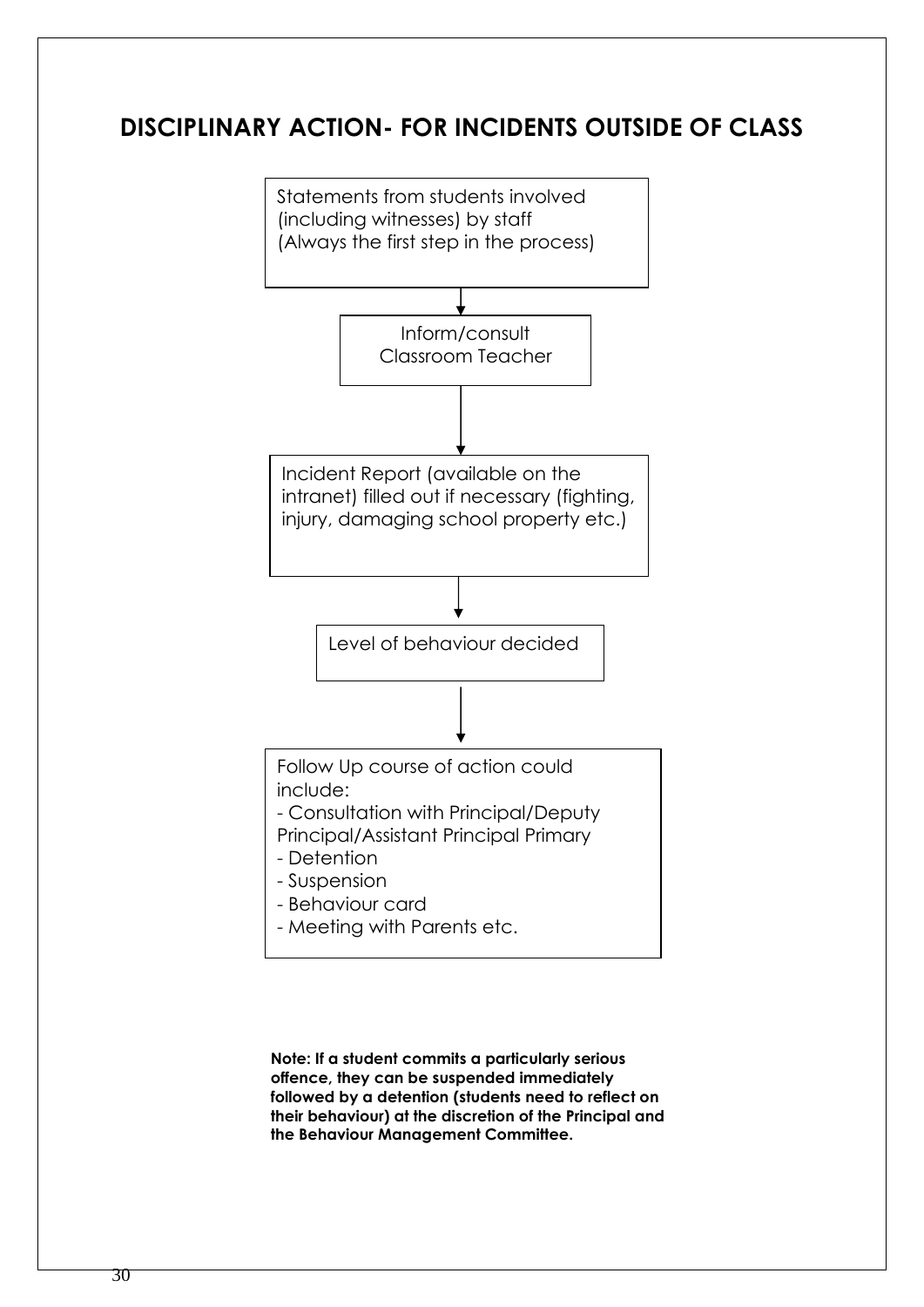### **STEPS FOR GOING UP A LEVEL**

A student is eligible to apply to progress back up to the Yellow/Green by using Behaviour Level Application.



**Note: If a student is on Yellow or Red level they need to be on this level for a minimum of a week before they can apply to go up a level.** 

**If a student's application is approved by the class teacher after consulting the specialist teachers then he/she needs to inform the Time-Out teacher. The teacher also needs to record this on Teacher Kiosk.**

**Student/s with the maximum number of points will be placed on the Gold level at the end of each term.**

| <b>Positive Behaviour</b>          |               |  |
|------------------------------------|---------------|--|
| <b>Description</b>                 | <b>Points</b> |  |
| <b>Community Service</b>           |               |  |
| Assisting Teacher                  |               |  |
| Student Leadership                 |               |  |
| Improved Behaviour                 |               |  |
| <b>Reporting Dangerous Conduct</b> |               |  |
| Reporting Property Damage          |               |  |
| Reporting Bullying                 |               |  |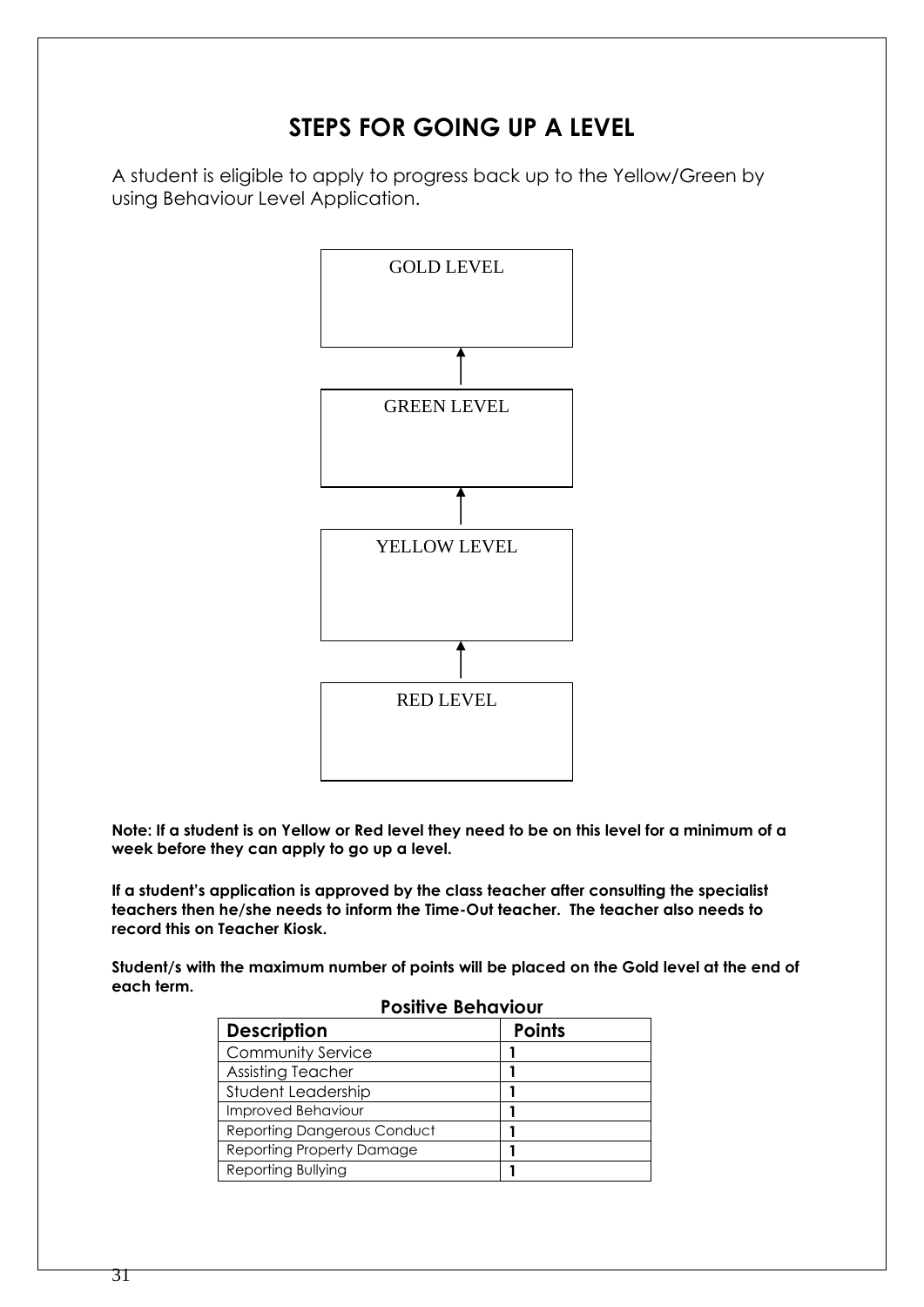### **ANTI-BULLYING POLICY**

The Islamic College of Brisbane has a zero tolerance policy for bullying and harassment.

### **What is bullying?**

• Bullying can be defined as: *repeated incidents involving a more powerful person and/or people on another person and/or people or by a group of people on a single person*.

#### *Verbal:*

• Such as name-calling or spreading rumours.

#### *Psychological:*

• Such as exclusion or threatening gestures.

#### *Physical:*

• Such as hitting or kicking.

#### *Power Imbalance:*

• By a more powerful individual or group against an individual who is unable to effectively resist.

### **Management of bullying:**

#### **STUDENTS**

#### *Strategies for students to follow:*

What to do if you are bullied.

- **STOP** Tell the person who is bullying to stop. State quite clearly that the behaviour is unwelcome and offensive.
- **HELP** Seek help. Talk about it to someone you trust. There is nothing so awful that we can't talk about it with someone.
- **TALK** Report it to a member of the school staff. Feel confident that any incident can be solved.

If you experience bullying on the way home from school tell your parents or an adult you can trust.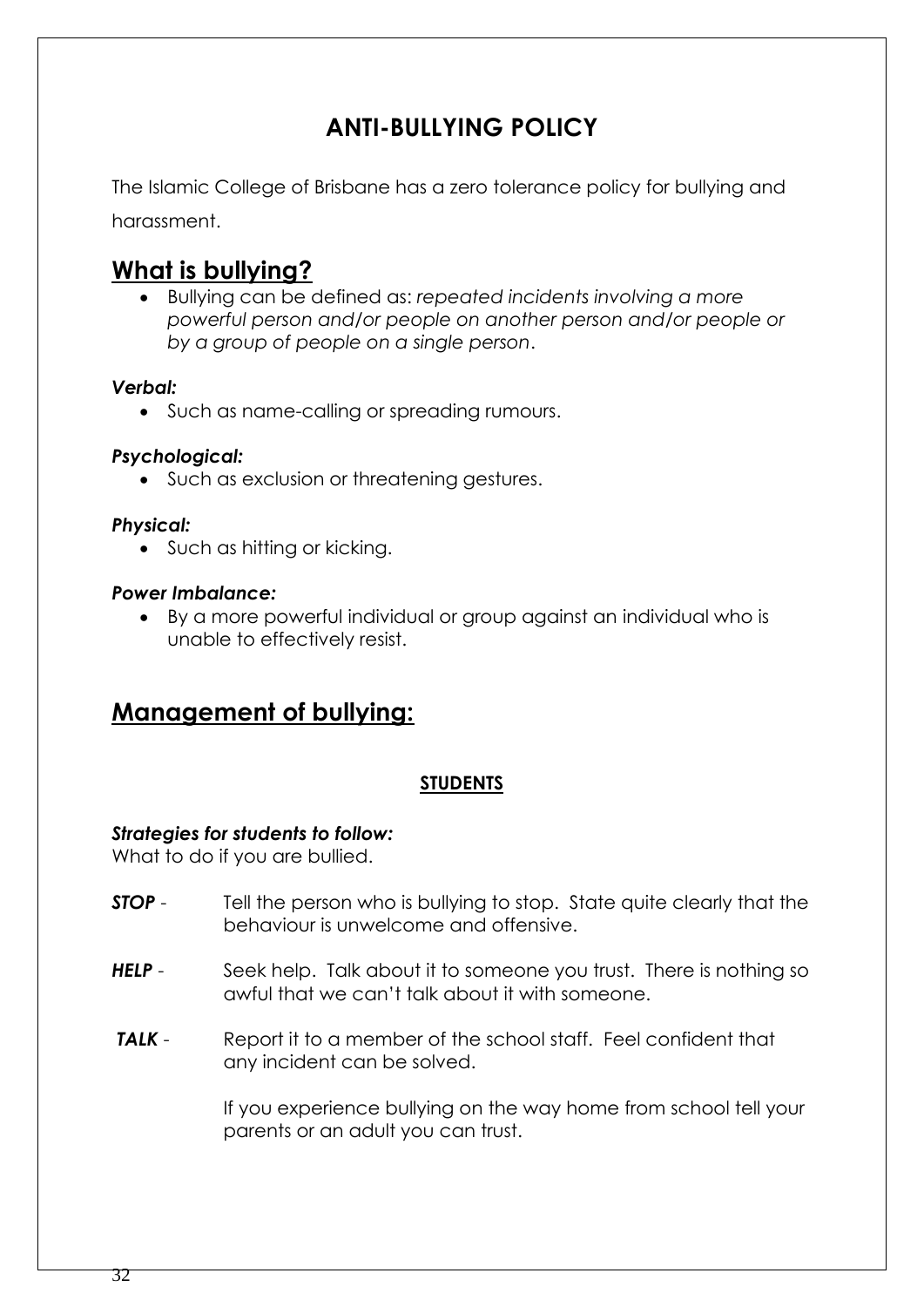#### **TO PREVENT BULLYING**

-Respect yourself and others

-Be assertive

-Learn to tolerate and accept individual differences.

#### *What to do if you know someone is being bullied?*

• Care enough to do something about it, whether it affects you personally or not.

- Support the person being bullied.
- Don't stand by and watch—get help.
- Show that you and your friends disapprove of bullying.
- By doing something soon, you can stop a situation before it gets out of hand.
	- Report it to a teacher.

#### **PARENTS**

#### *As a parent you can:*

- Talk to your child about what is happening at school.
- Support your child to be assertive but not aggressive in dealing with bullying.
- Talk to someone at school who can help.
- Be positive about your child's qualities and what he/she does.
- Encourage your child to be tolerant, caring and not to use aggression to resolve conflicts.
- Talk to someone at school who can help, following the procedure below.
- Be aware of signs of distress in your child (see below).
- Assist your child to discuss the problem with a teacher.
- Discourage any planned retaliation either physical or verbal, if your child is bullied.
- **Inform the school in writing or email soon after you have realised your child is being bullied.**
- Parents must not approach students in the school grounds. They must make an appointment to see the teacher to resolve any issues that they may have.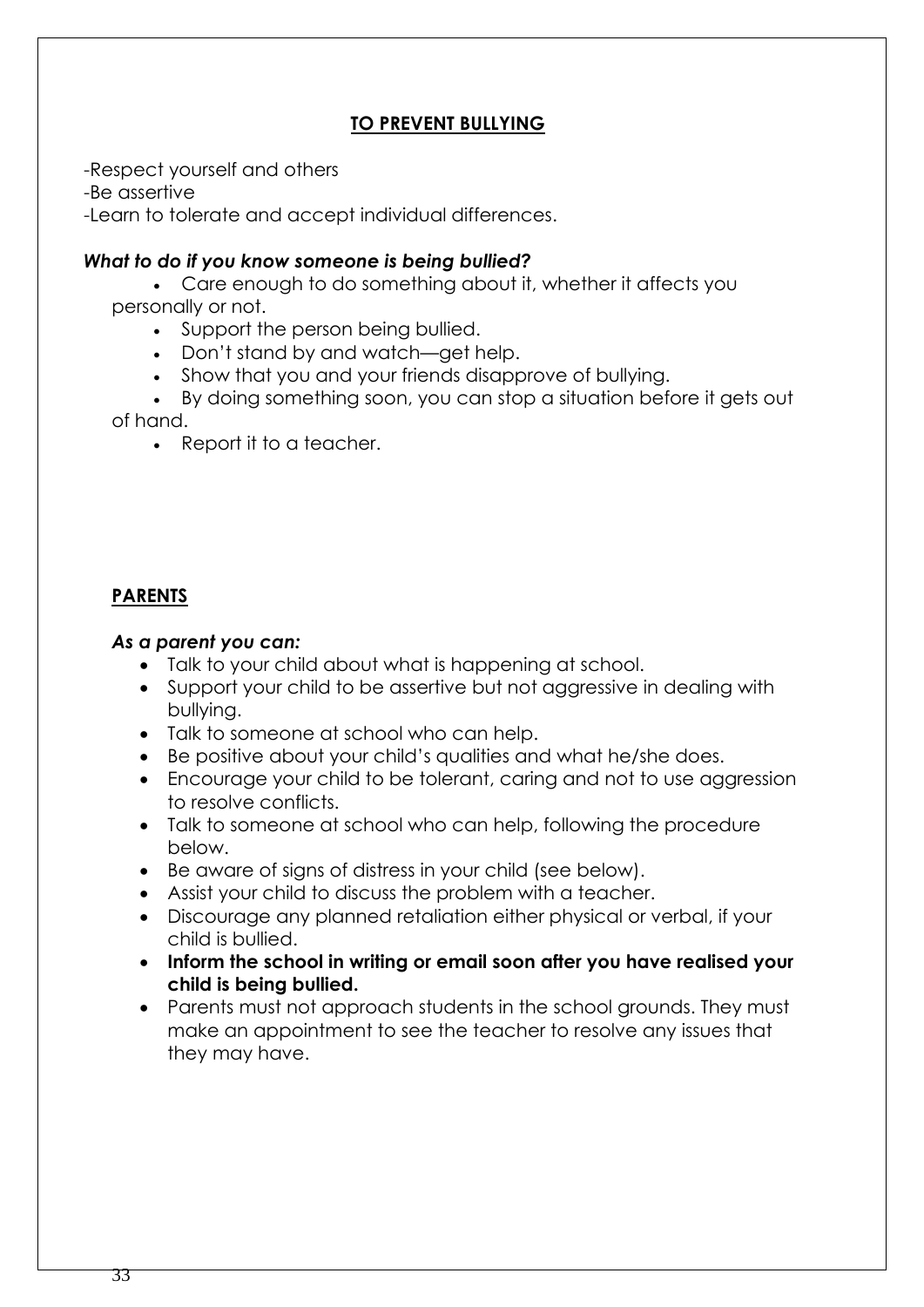### **STAFF**

#### **Staff will:**

- Adopt positive classroom management strategies and incorporate anti-bullying message in the curriculum, using a variety of strategies such as role plays, individual, group and home based activities.
- Beware of the Behaviour Management policy
- Provide positive role models for students.
- Actively counteract bullying behaviour
- Respond appropriately to any reported incidents of bullying
- Be obviously present during recess and lunchtimes when they are on duty, as a deterrent to possible incidents of bullying in the playground.

### **Procedure for reporting incidents:**

A) When you hear, or **witness,** an incident try to establish:

- *Where* the incident took place in the classroom, in the playground, on the way to or from school.
- When the incident took place during class times, during morning or lunch break, before or after school.
- *Who* was involved single student, group of students any names where possible.
- *Why* it took place money, equipment, friends, power, other

Pass on this information to –

- The **Classroom Teacher** if it happened during class time or you are unsure of the time.
- The **Duty Teacher** if it happened during recess or before or after school.

All reports will be logged on an incident report form. When the matter has been followed through, a response may be sent to an appropriate adult and a copy kept for school records. Any incident that you think warrants attention can go through the same process.

Confidentiality will be strictly maintained at all times when dealing with incidences of bullying.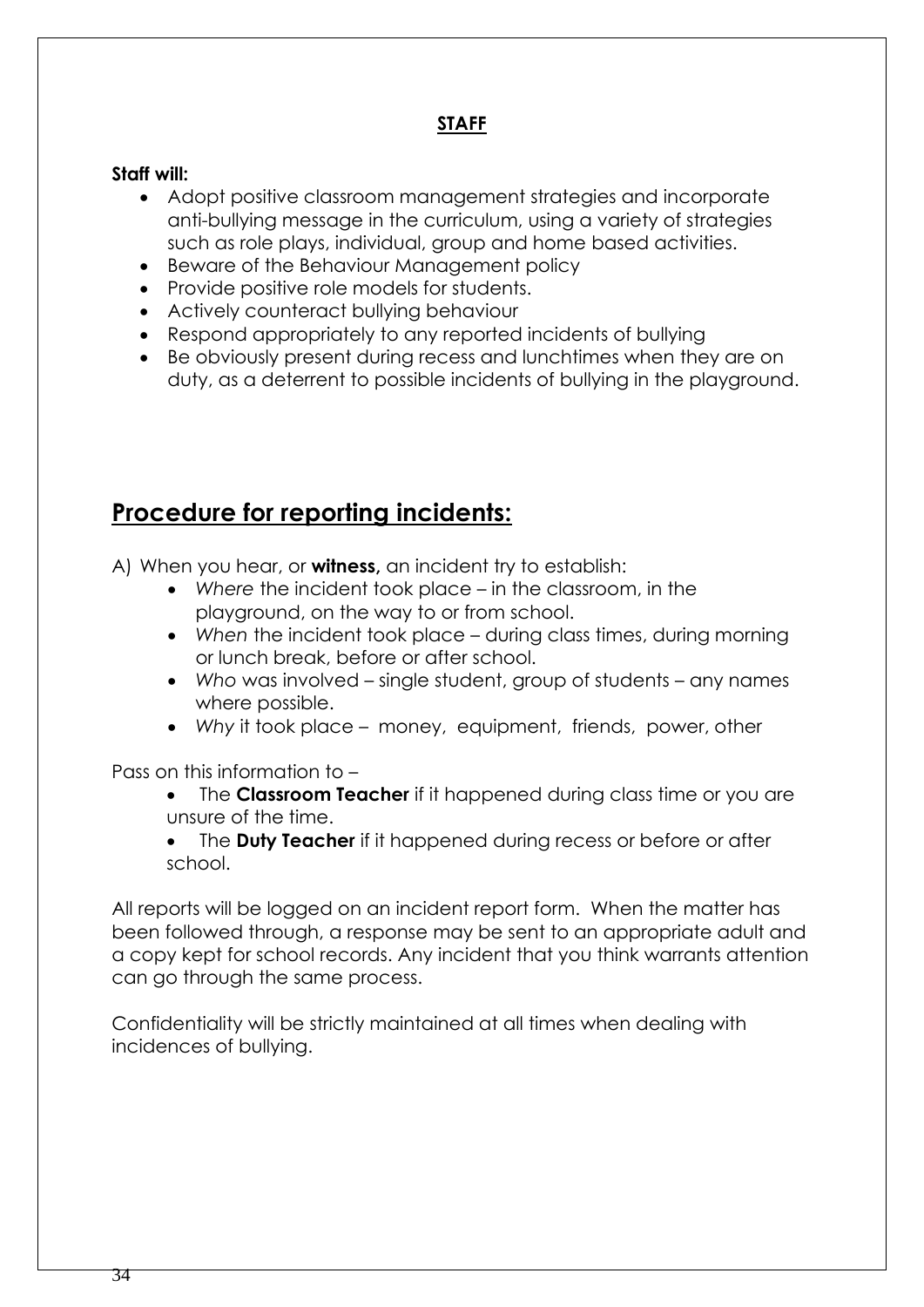#### **SHARP INSTRUMENT OUTSIDE CLASSROOM IS BANNED.**

Students are not allowed to carry any sharp instruments that include scissors, compass needle, sharpener blades, or any other pointed stationery that might cause injury to self or others outside the classroom except under direct supervision of a teacher.

Outside the classroom includes play or lunch areas, library, IT Labs, Prayer hall, toilets etc.

If students are caught carrying such instrument outside the classrooms they may face detention and suspension for repeated offences (more than twice).

If Students carry such instruments outside the classroom and as a result harm self or others – **ALL SUCH CASES WILL RESULT IN DIRECT SUSPENSION** – the number of days will be decided by the Principal based on the severity of the situation and issue. Behaviour Management Committee may also be involved in deciding the term of the suspension.

Blades, knives, metal rulers or any other instrument does not come into the purview of stationeries that may be used as a weapon is totally banned.

#### **PROHIBITED ITEMS**

The following items are prohibited to be brought to school by students. Teachers reserve the right to confiscate any such items found in the possession of students.

- 1. Cigarettes, electronic cigarettes (E-cigarettes), matches, lighters;
- 2. Alcohol;
- 3. Chewing gum;
- 4. Fireworks or any other dangerous products;
- 5. Guns, toy or real;
- 6. Knife, penknife;
- 7. Playing cards (e.g. Pokemon trading cards) or any other games of chance;
- 8. Loom Bands
- 9. Improper books or materials;
- 10. Mobile phones or any other electronic devices.

\*\*\* This list is intended as a GUIDE ONLY and may not include ALL items considered prohibited. The determination of a prohibited item is subject to Principal's discretion. The consequences for bringing prohibited items to school - **WILL RESULT IN DIRECT DETENTION, SUSPENSION** or **EXPULSION** or the matter may be referred to the police. Students have the responsibility to inform college staff if they know any students bringing prohibited items to school. The consequences for not informing will be red detention or suspension.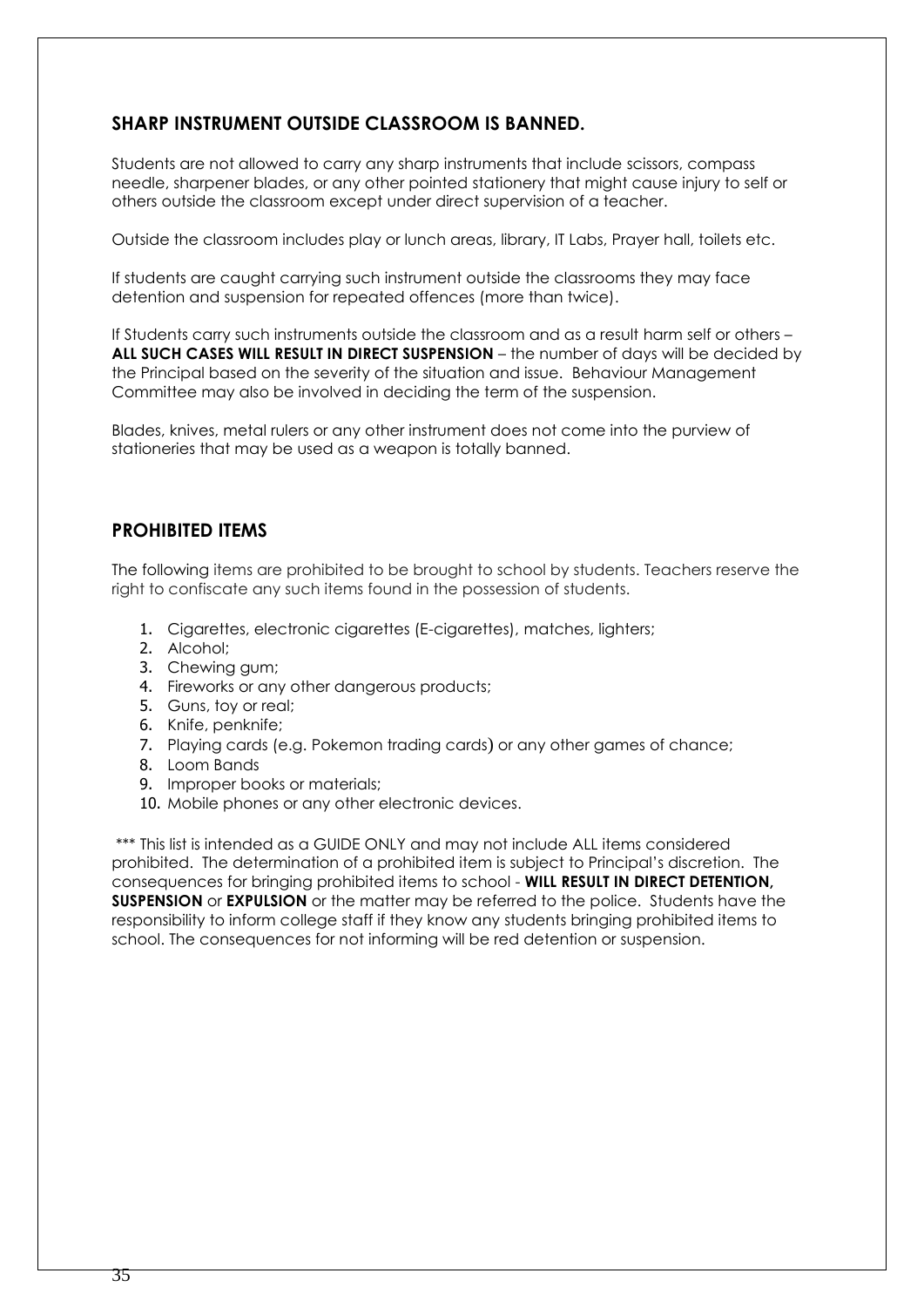### **Islamic College of Brisbane** **Individual Behaviour Contract**



I \_\_\_\_\_\_\_\_\_\_\_\_\_\_\_\_\_\_\_\_\_\_\_\_\_\_\_\_\_\_\_, hereby declare on this date, \_\_\_\_\_\_\_\_\_\_\_\_\_\_\_\_\_

that I agree to the following:

| c                              |  |
|--------------------------------|--|
| £.<br>$\overline{\phantom{a}}$ |  |

My efforts at meeting these goals will be considered acceptable and complete when: (Timeframe)

| ◠<br><u>.</u> |  |
|---------------|--|
| <u>ລ</u><br>ັ |  |

I understand that the consequences of not meeting these goals will include: (Refer to the Behaviour Management Policy/ negotiate with the class teacher)

| z.     |  |
|--------|--|
| っ<br>ັ |  |

I further understand that the rewards for meeting these goals will include: (Negotiate with the class teacher)

| ◠<br>ີ |  |
|--------|--|

I understand that the Behaviour Management Committee has recommended this contract but the Principal has the final say for all behaviour issues.

I understand that if this agreement is broken, consequences will follow and parents contacted.

I have signed this agreement to show my intention to keep my promise and apologise for any inconvenience caused.

| Student signature | Student name        | Date |
|-------------------|---------------------|------|
| Teacher signature | <b>Teacher Name</b> | Date |
| Parent signature  | Parent name         | Date |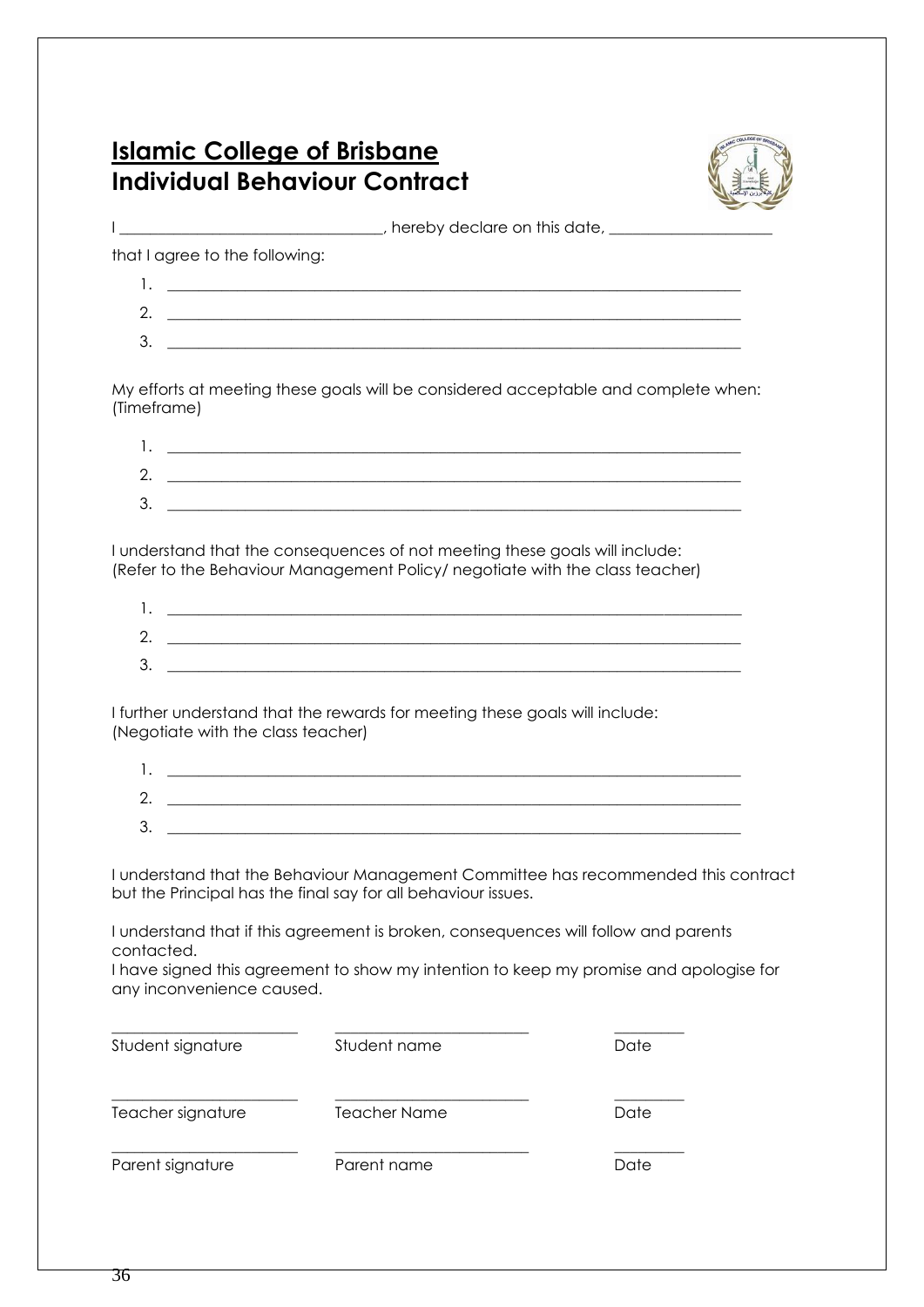### Appendix 2: Behaviour Level Application

### **ICB Behaviour Level Application**

**Name: \_\_\_\_\_\_\_\_\_\_\_\_\_\_\_\_\_\_\_\_\_\_\_\_\_\_\_\_\_\_\_\_\_\_\_\_ Date: \_\_\_/\_\_\_/\_\_\_**

**I, \_\_\_\_\_\_\_\_\_\_\_\_\_\_\_\_\_\_\_\_\_\_\_\_\_\_\_ , of class \_\_\_\_\_\_\_, am writing to apply to progress to a GREEN /** 

**YELLOW (please circle) behaviour level. I understand that whilst I may be allowed to progress to this level, I must continue to display positive behaviour; otherwise I may be moved down a level.**

**1. Why should you be allowed to move up a level?**

**2. Do you think others have noticed your positive behaviour? Explain how.**

**3. How will you encourage other students to show positive behaviour?**

| Student Signature: _        |                  |  |
|-----------------------------|------------------|--|
| T <b>eacher Signature:_</b> | Approved: YES/NO |  |
| Comments:                   |                  |  |
|                             |                  |  |

**\_\_\_\_\_\_\_\_\_\_\_\_\_\_\_\_\_\_\_\_\_\_\_\_\_\_\_\_\_\_\_\_\_\_\_\_\_\_\_\_\_\_\_\_\_\_\_\_\_\_\_\_\_\_\_\_\_\_\_\_\_\_\_\_\_\_\_\_\_\_\_\_\_\_\_ \_\_\_\_\_\_\_\_\_\_\_\_\_\_\_\_\_\_\_\_\_\_\_\_\_\_\_\_\_\_\_\_\_\_\_\_\_\_\_\_\_\_\_\_\_\_\_\_\_\_\_\_\_\_\_\_\_\_\_\_\_\_\_\_\_\_\_\_\_\_\_\_\_**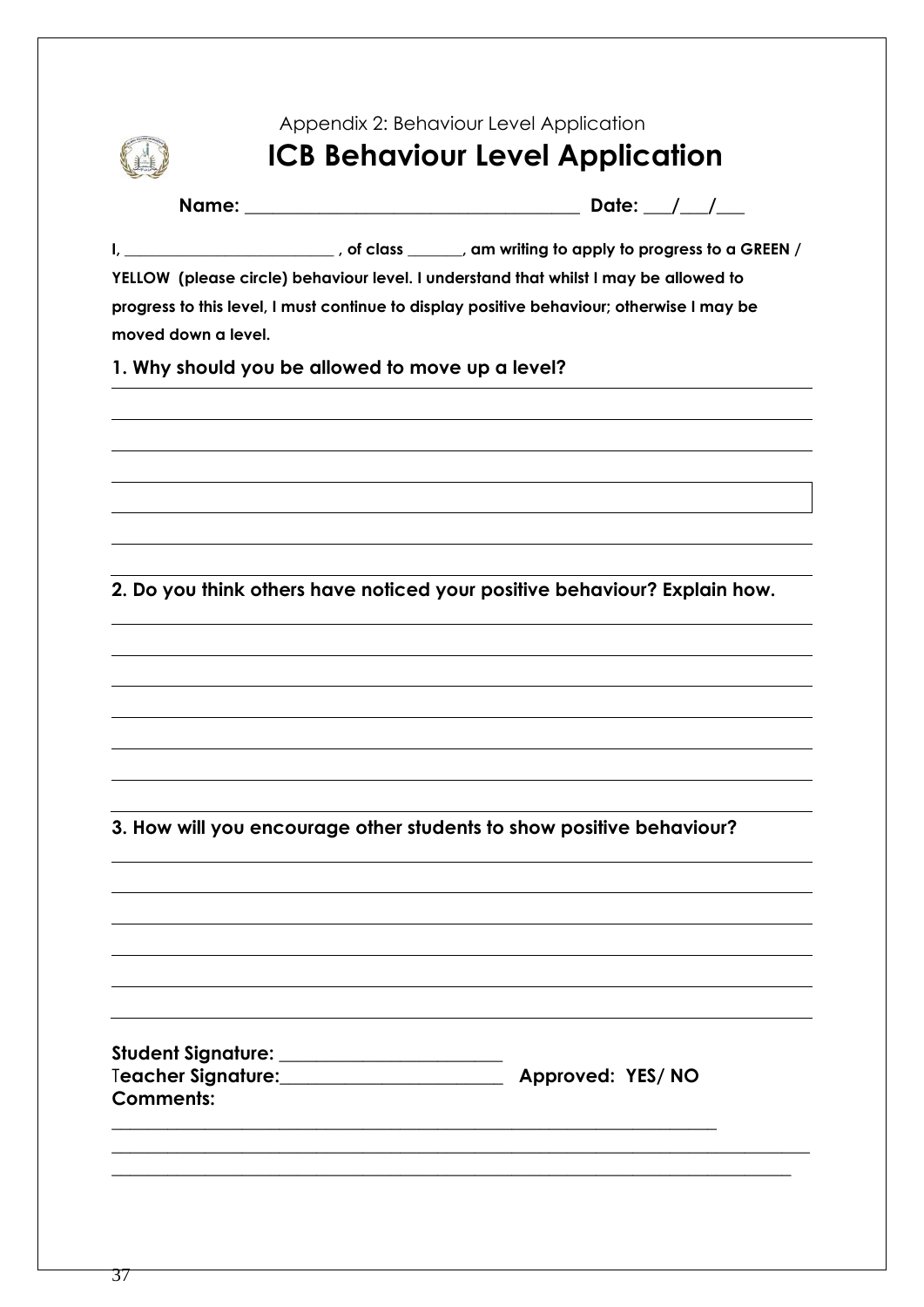

Appendix 3: Student Think Sheet Year 1  **ICB Student Think Sheet – Primary Grade 1**

**Name: \_\_\_\_\_\_\_\_\_\_\_\_\_\_\_\_\_\_\_\_\_\_\_\_\_\_ Date: \_\_\_\_\_\_\_\_\_\_\_\_ Grade:** 

**Draw a picture of what you did:** 

**\_\_\_\_\_\_\_\_\_\_\_\_\_\_\_\_\_\_\_**

**Write about your picture**

**Because of what I did other students felt:**





 **Sad Happy Frightened Angry**



**Because of what I did my teacher felt:**



\_\_\_\_\_\_\_\_\_\_\_\_\_\_\_\_\_\_\_\_\_\_\_\_\_\_\_\_\_\_\_\_\_\_\_\_\_\_\_\_\_\_\_\_\_\_\_\_\_\_\_\_\_\_\_\_\_\_\_\_\_\_\_\_\_\_\_\_\_\_\_\_\_\_\_

\_\_\_\_\_\_\_\_\_\_\_\_\_\_\_\_\_\_\_\_\_\_\_\_\_\_\_\_\_\_\_\_\_\_\_\_\_\_\_\_\_\_\_\_\_\_\_\_\_\_\_\_\_\_\_\_\_\_\_\_\_\_\_\_\_\_\_\_\_\_\_\_\_\_\_

\_\_\_\_\_\_\_\_\_\_\_\_\_\_\_\_\_\_\_\_\_\_\_\_\_\_\_\_\_\_\_\_\_\_\_\_\_\_\_\_\_\_\_\_\_\_\_\_\_\_\_\_\_\_\_\_\_\_\_\_\_\_\_\_\_\_\_\_\_\_\_\_\_\_\_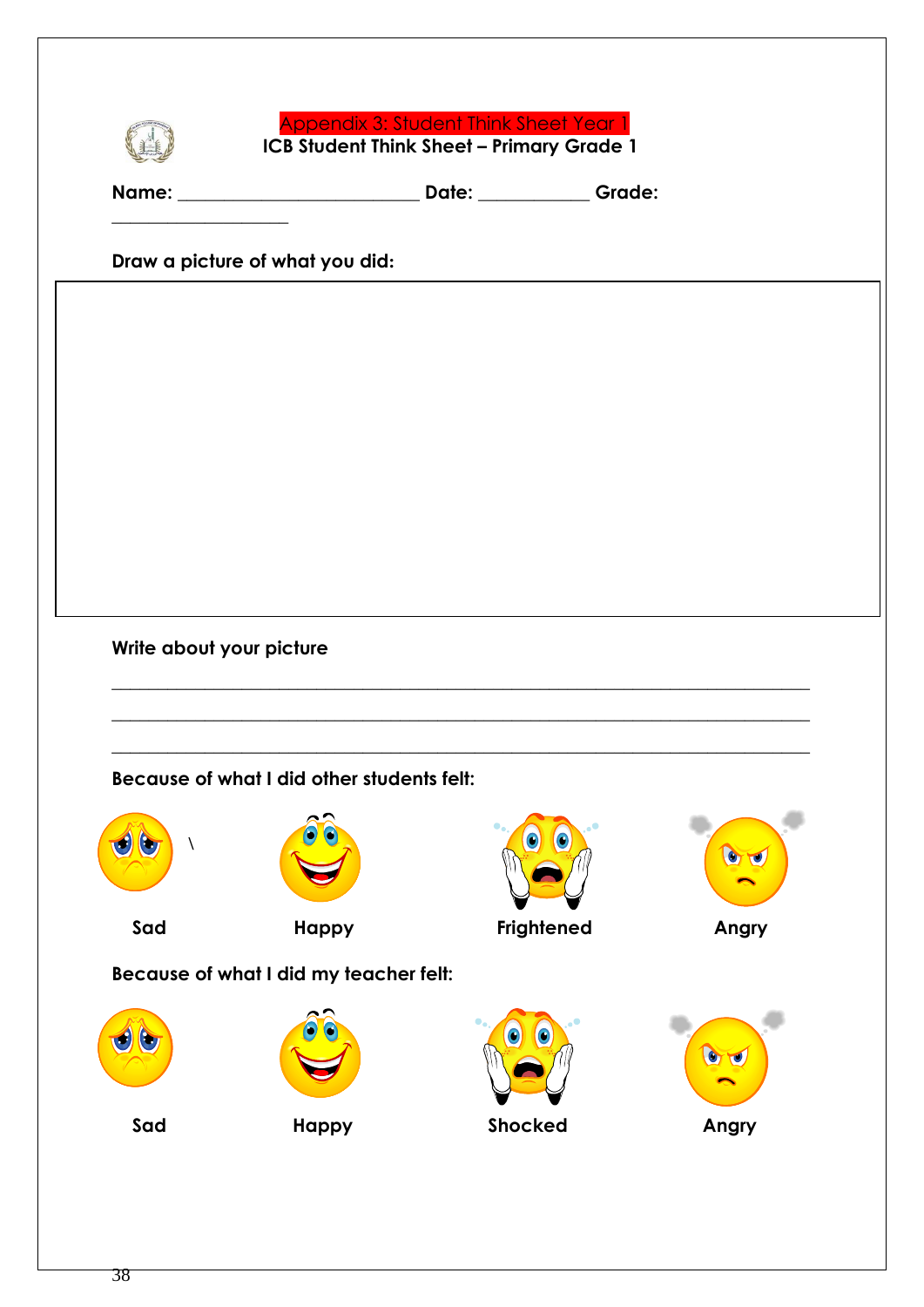| Because of what I did my parents will feel: |                                                       |                |       |
|---------------------------------------------|-------------------------------------------------------|----------------|-------|
|                                             |                                                       |                |       |
| Sad                                         | <b>Happy</b>                                          | <b>Shocked</b> | Angry |
| <b>Because of what I did I felt:</b>        |                                                       |                |       |
|                                             |                                                       |                |       |
| <b>Embarrassed</b>                          | Sad                                                   | <b>Happy</b>   | Angry |
|                                             | What would have been a smarter choice for me to make? |                |       |
|                                             |                                                       |                |       |
|                                             |                                                       |                |       |
|                                             |                                                       |                |       |
| <b>STAFF USE ONLY</b>                       |                                                       |                |       |
| TYPE OF TIME OUT:                           | Responsibility (Blue)                                 |                |       |
| Behaviour (Red)                             |                                                       |                |       |
|                                             | Prayer (Yellow)                                       |                |       |
| COMMENTS/ RECOMMENDATIONS:                  |                                                       |                |       |
|                                             |                                                       |                |       |
|                                             |                                                       |                |       |
|                                             |                                                       |                |       |
|                                             |                                                       |                |       |
|                                             |                                                       |                |       |
|                                             |                                                       |                |       |
|                                             |                                                       |                |       |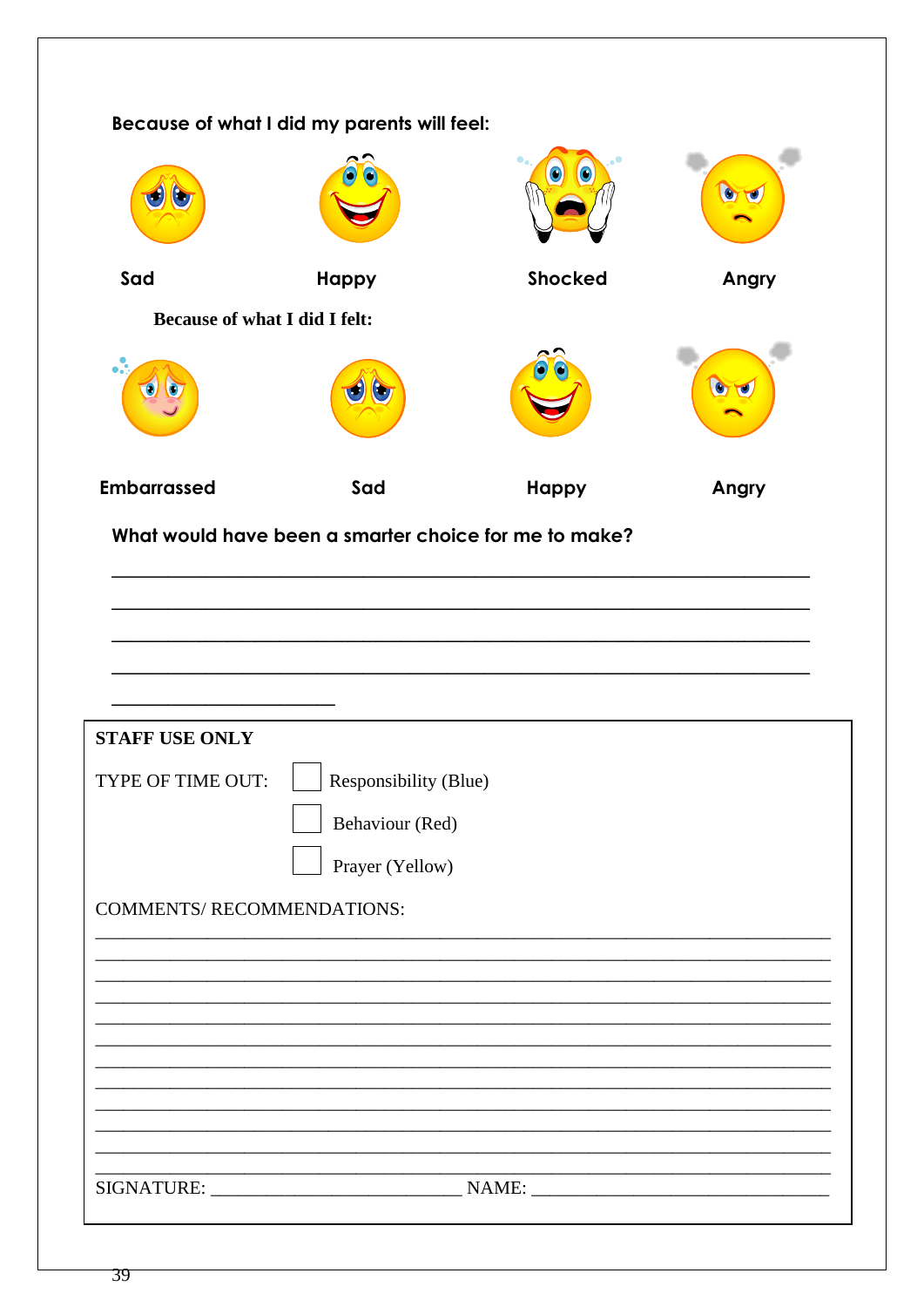| <b>Appendix 4: Student Think Sheet Years 2-4</b> |
|--------------------------------------------------|
|--------------------------------------------------|

broken?

| Behaviour Reflection Sheet – Grades 2 to 4 |  |
|--------------------------------------------|--|
|--------------------------------------------|--|

Name: \_\_\_\_\_\_\_\_\_\_\_\_\_\_\_\_\_\_\_\_\_\_\_\_Class: \_\_\_\_\_\_\_\_\_\_\_\_\_ Date:

What was my behaviour choice/s? Include everything you did and what happened.

What were you supposed to be doing?

What should I do to try and make up for my behaviour choice?

Name someone who is a positive role model that may be able to help me make better choices in the future:

How do / will these people feel about my choices? Other students involved:

What is the school rule/s that has been

What is the consequence for my choice?

**Parents:** 

Teacher/s:

**Principal:**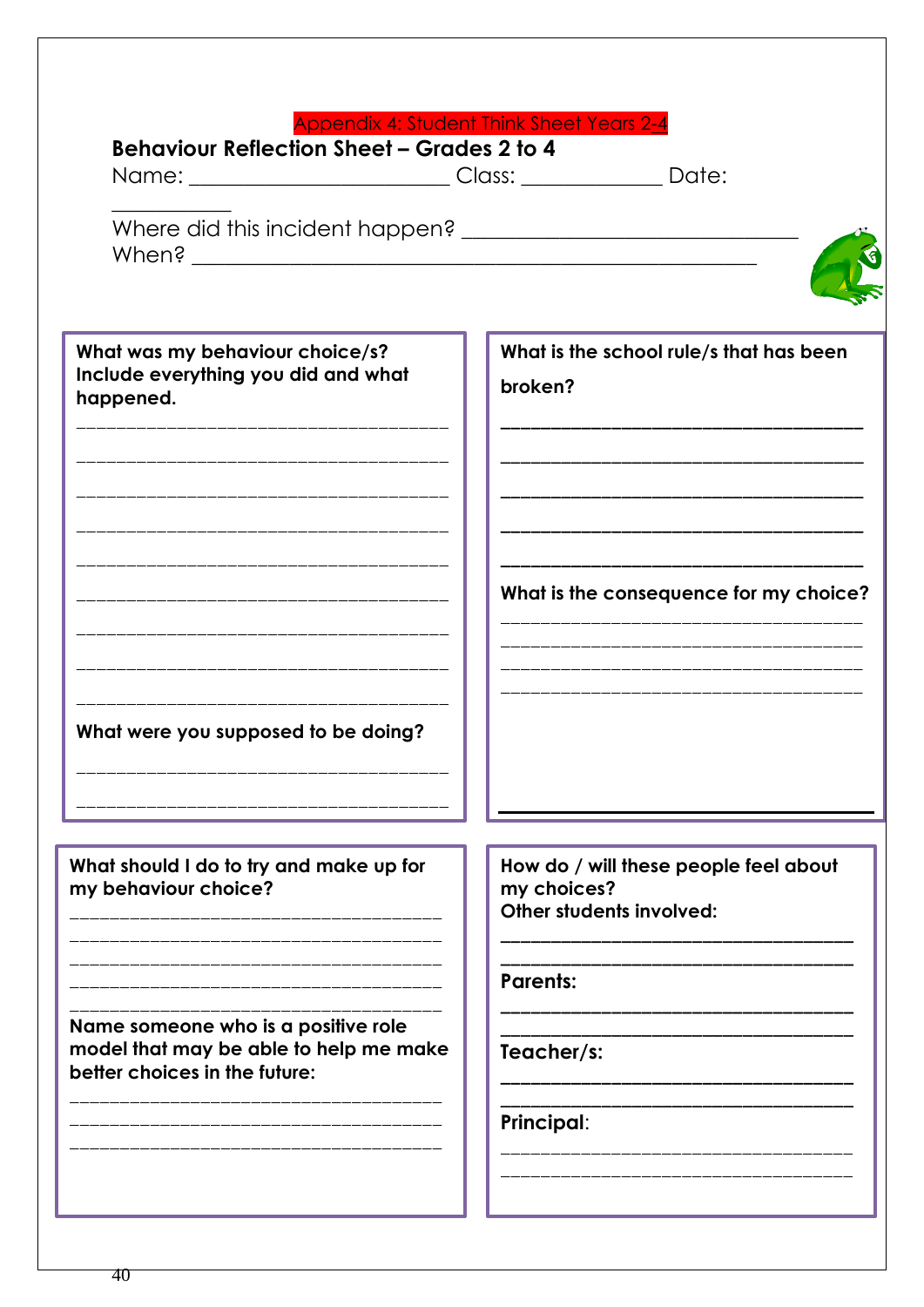### **Behaviour Teacher – Staff Use Only**

## **Timeout Record**

Circle Appropriate:

Blue (Responsibility)

Red (Behaviour)

Yellow (Prayer)

Behaviour Card

Level: \_\_\_\_\_\_\_\_\_\_\_\_\_\_\_\_

Is there more information that is required regarding this case? Give details.

\_\_\_\_\_\_\_\_\_\_\_\_\_\_\_\_\_\_\_\_\_\_\_\_\_\_\_\_\_\_\_\_\_\_\_\_\_\_\_\_\_

\_\_\_\_\_\_\_\_\_\_\_\_\_\_\_\_\_\_\_\_\_\_\_\_\_\_\_\_\_\_\_\_\_\_\_\_\_\_\_\_\_ \_\_\_\_\_\_\_\_\_\_\_\_\_\_\_\_\_\_\_\_\_\_\_\_\_\_\_\_\_\_\_\_\_\_\_\_\_\_\_\_\_ \_\_\_\_\_\_\_\_\_\_\_\_\_\_\_\_\_\_\_\_\_\_\_\_\_\_\_\_\_\_\_\_\_\_\_\_\_\_\_\_\_

 $\frac{1}{2}$  ,  $\frac{1}{2}$  ,  $\frac{1}{2}$  ,  $\frac{1}{2}$  ,  $\frac{1}{2}$  ,  $\frac{1}{2}$  ,  $\frac{1}{2}$  ,  $\frac{1}{2}$  ,  $\frac{1}{2}$  ,  $\frac{1}{2}$  ,  $\frac{1}{2}$  ,  $\frac{1}{2}$  ,  $\frac{1}{2}$  ,  $\frac{1}{2}$  ,  $\frac{1}{2}$  ,  $\frac{1}{2}$  ,  $\frac{1}{2}$  ,  $\frac{1}{2}$  ,  $\frac{1$ 

 $\overline{\phantom{a}}$  , where  $\overline{\phantom{a}}$ Is this student a repeat offender for this behaviour type? Yes or No

\_\_\_\_\_\_\_\_\_\_\_\_\_\_\_\_\_\_\_\_\_\_\_\_\_\_\_\_\_\_\_\_\_\_\_ Has the situation been added to TASS / Diary? Yes or No \_\_\_\_\_\_\_\_\_\_\_\_\_\_\_\_\_\_\_\_\_\_\_\_\_\_\_\_\_\_\_\_\_\_\_\_\_\_\_\_\_

\_\_\_\_\_\_\_\_\_\_\_\_\_\_\_\_\_\_\_\_\_\_\_\_\_\_\_\_\_\_\_\_\_\_\_\_\_\_\_\_\_

Comments / Suggestions / Recommendations:

| Print Name: <u>_____________________</u> |  |
|------------------------------------------|--|
|                                          |  |
|                                          |  |
|                                          |  |

\_\_\_\_\_\_\_\_\_\_\_\_\_\_\_\_\_\_\_\_\_\_\_\_\_\_\_\_\_\_\_\_\_\_\_\_\_\_\_\_\_\_\_\_\_\_\_\_\_\_

\_\_\_\_\_\_\_\_\_\_\_\_\_\_\_\_\_\_\_\_\_\_\_\_\_\_\_\_\_\_\_\_\_\_\_\_\_\_\_\_\_\_\_\_\_\_\_\_\_\_

\_\_\_\_\_\_\_\_\_\_\_\_\_\_\_\_\_\_\_\_\_\_\_\_\_\_\_\_\_\_\_\_\_\_\_\_\_\_\_\_\_\_\_\_\_\_\_\_\_\_

\_\_\_\_\_\_\_\_\_\_\_\_\_\_\_\_\_\_\_\_\_\_\_\_\_\_\_\_\_\_\_\_\_\_\_\_\_\_\_\_\_\_\_\_\_\_\_\_\_\_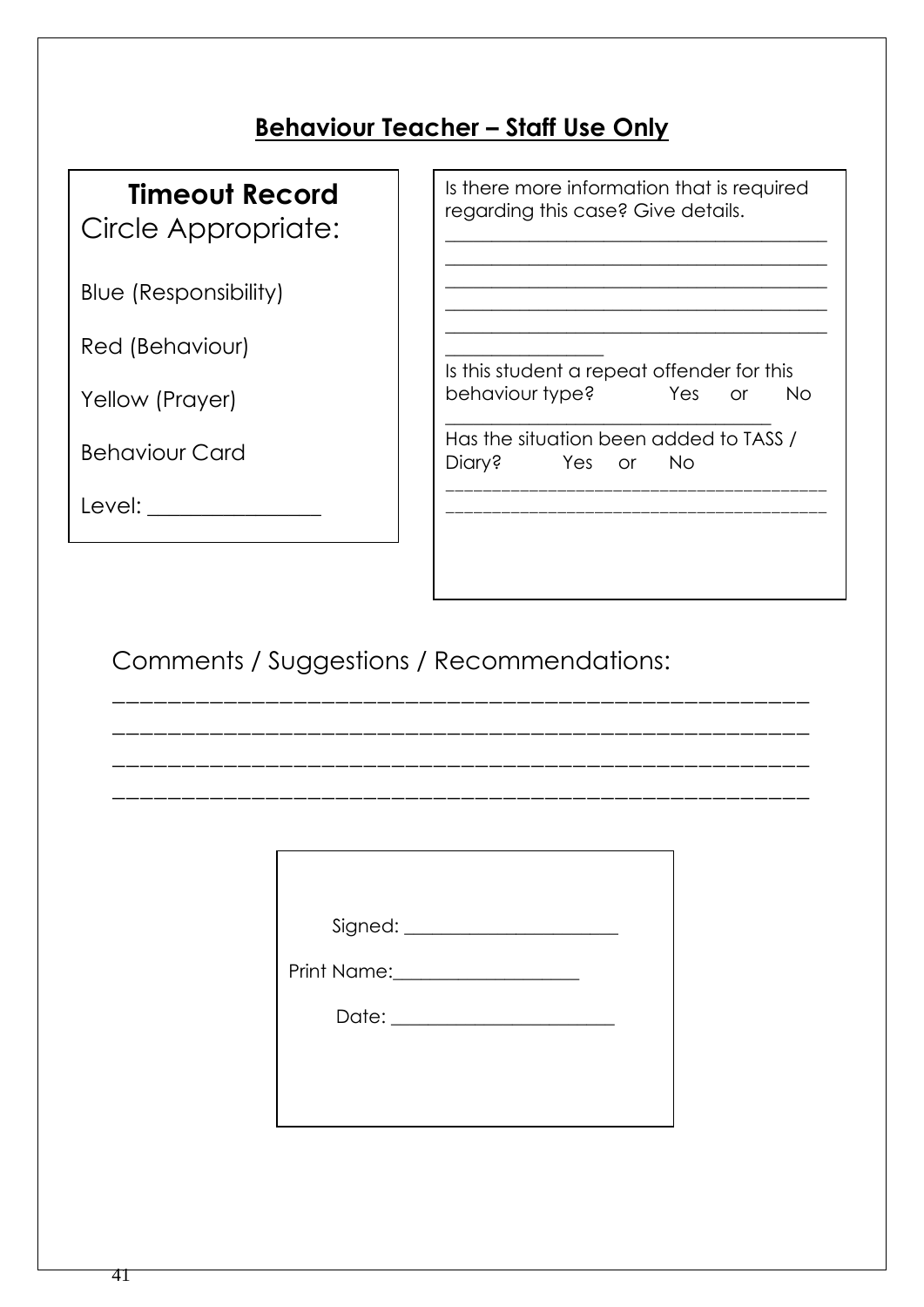#### Appendix 5: Student Think Sheet Years 5-6



ICB Student Think Sheet - Primary Grades 5 - 6

Name: Date: Date: Grade:

\*Please use full sentences for all of your answers. If you do not use sentences you will have to do this sheet again.

1) What were you doing? (Describe YOUR actions only)

2) When did you do this? 3) Where did you do this? 4) What should you have been doing? 5) What school rules were being broken? 6) Have you broken school rules before? YES/NO How? 7) What has happened to you as a result of your actions? 8) How did your actions affect other people? A)Students: **B)Teachers:** 

C)Parents and the contract of the contract of the contract of the contract of the contract of the contract of the contract of the contract of the contract of the contract of the contract of the contract of the contract of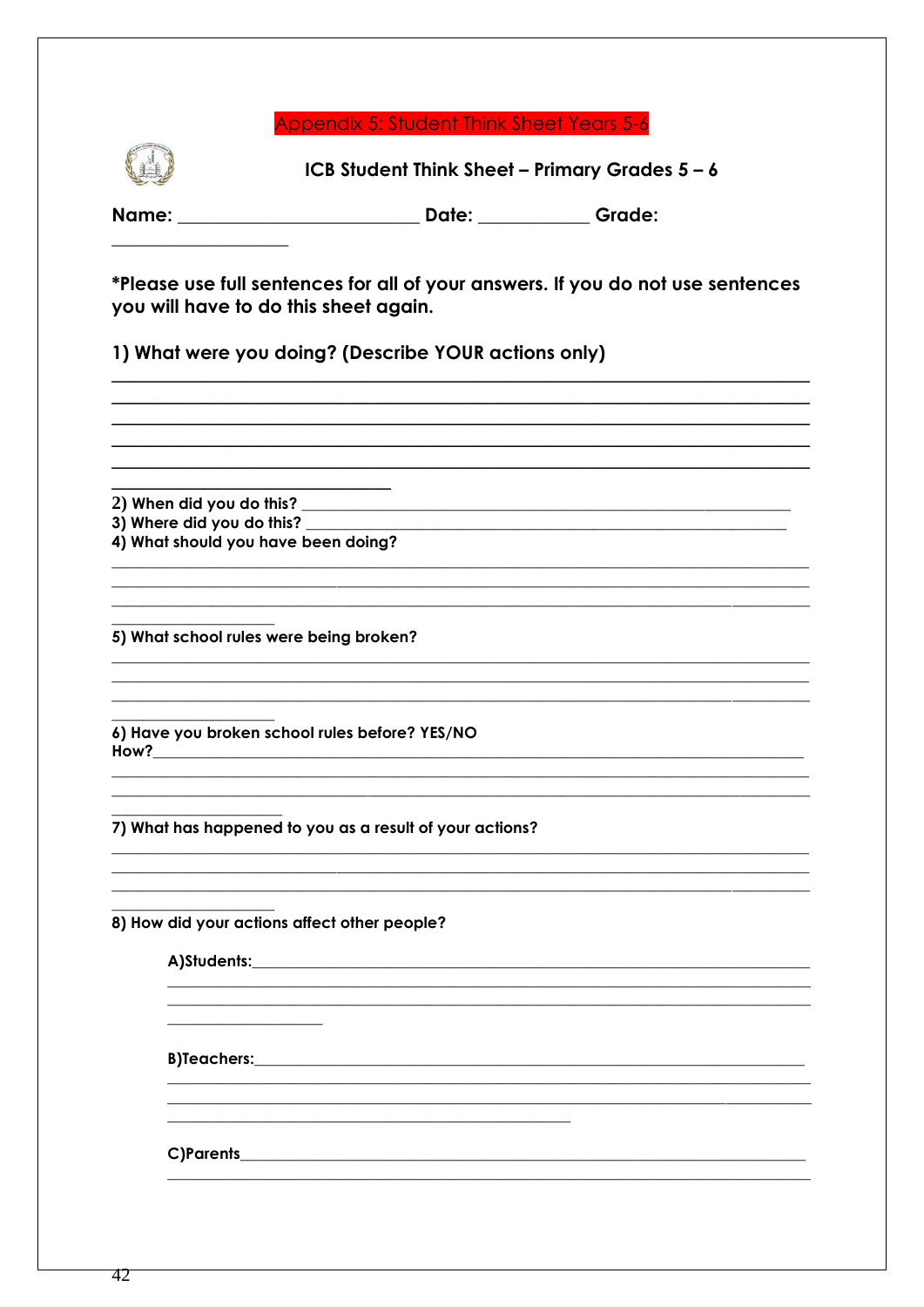| 9) What would be a better choice to make next time?         |                       |
|-------------------------------------------------------------|-----------------------|
|                                                             |                       |
|                                                             |                       |
| 10) What do you need to do now to make up for what you did? |                       |
|                                                             |                       |
|                                                             |                       |
| <b>STAFF USE ONLY</b>                                       |                       |
| <b>TYPE OF TIME OUT:</b>                                    | Responsibility (Blue) |
|                                                             | Behaviour (Red)       |
|                                                             | Prayer (Yellow)       |
| COMMENTS/ RECOMMENDATIONS:                                  |                       |
|                                                             |                       |
|                                                             |                       |
|                                                             |                       |
|                                                             |                       |
|                                                             |                       |
|                                                             |                       |
|                                                             |                       |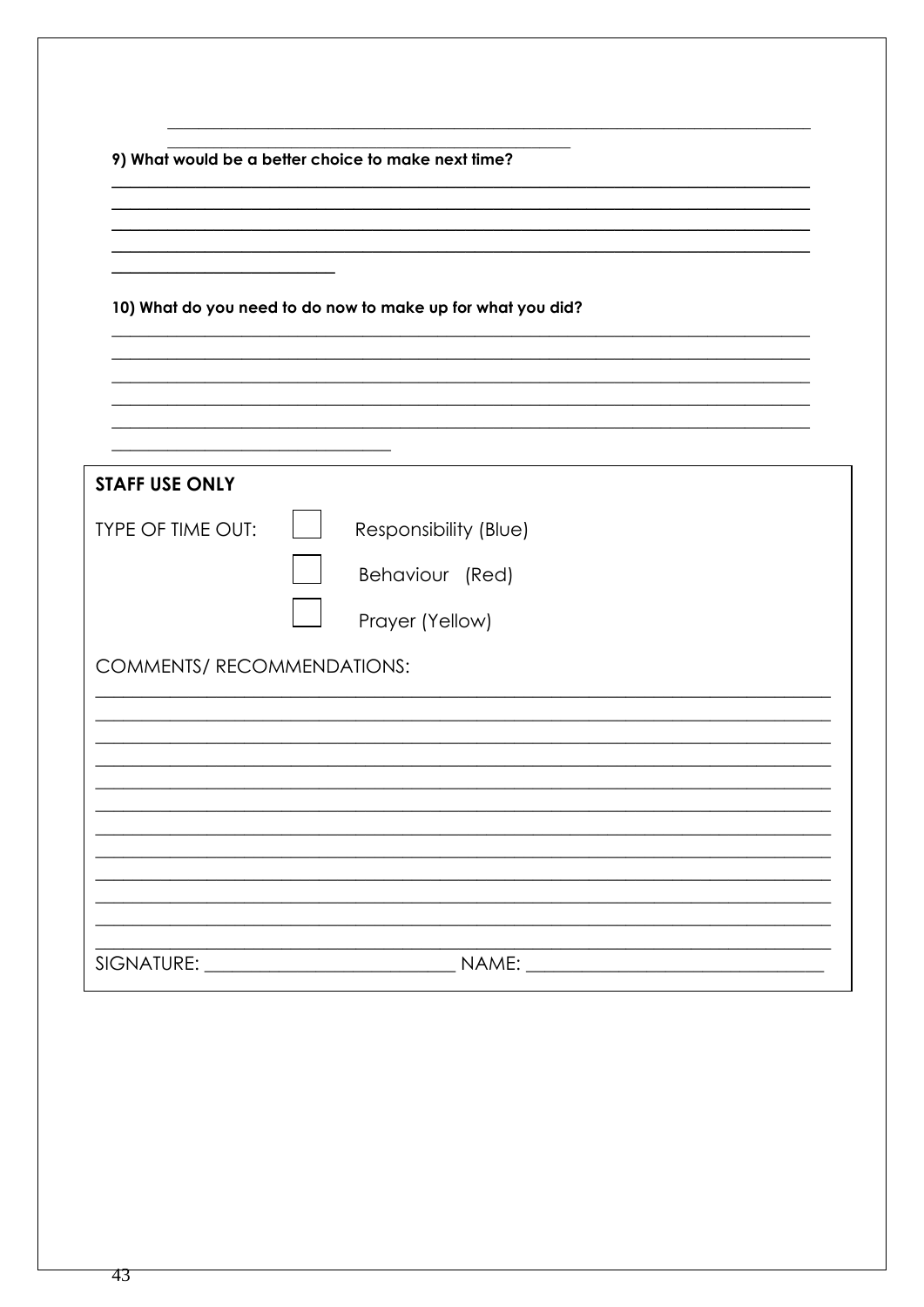Appendix 5: Example "Friendship" contract

**Student X & Student Y Student Contract Islamic College of Brisbane**



**Date:**

**Assalamu Alaikum Wr. Wb.,** 

**We want to make this contract between us, so that we know we can treat each other with respect.**

**We promise to:**

- **1. Stay away from each other**
- **2. Not use other friends to pass insults or threats**
- **3. Not insult, threaten or swear at each other**
- **4. Not pass comments about each other's family or friends**
- **5. Walk away from any future problems and get a teacher to help sort things out**

**This letter is an agreement between us and Teacher. Our student support person is student Z who can advise us and help us stick to our agreement. We understand that if anyone breaks this agreement a meeting between families will be organized.** 

**We have signed this letter to show we agree to keep our promises & are sorry if we harmed each other.**

**Yours sincerely,** 

**\_\_\_\_\_\_\_\_\_\_\_\_\_\_\_\_\_\_\_\_\_\_\_\_** 

**\_\_\_\_\_\_\_\_\_\_\_\_\_\_\_\_\_\_\_\_\_\_\_\_** 

**\_\_\_\_\_\_\_\_\_\_\_\_\_\_\_\_\_\_\_\_\_\_\_\_** 

**Wasalaam,**

**Student X**

**Student Y**

**\_\_\_\_\_\_\_\_\_\_\_\_\_\_\_\_\_\_\_\_\_\_\_\_ Student Z**

**Teacher**